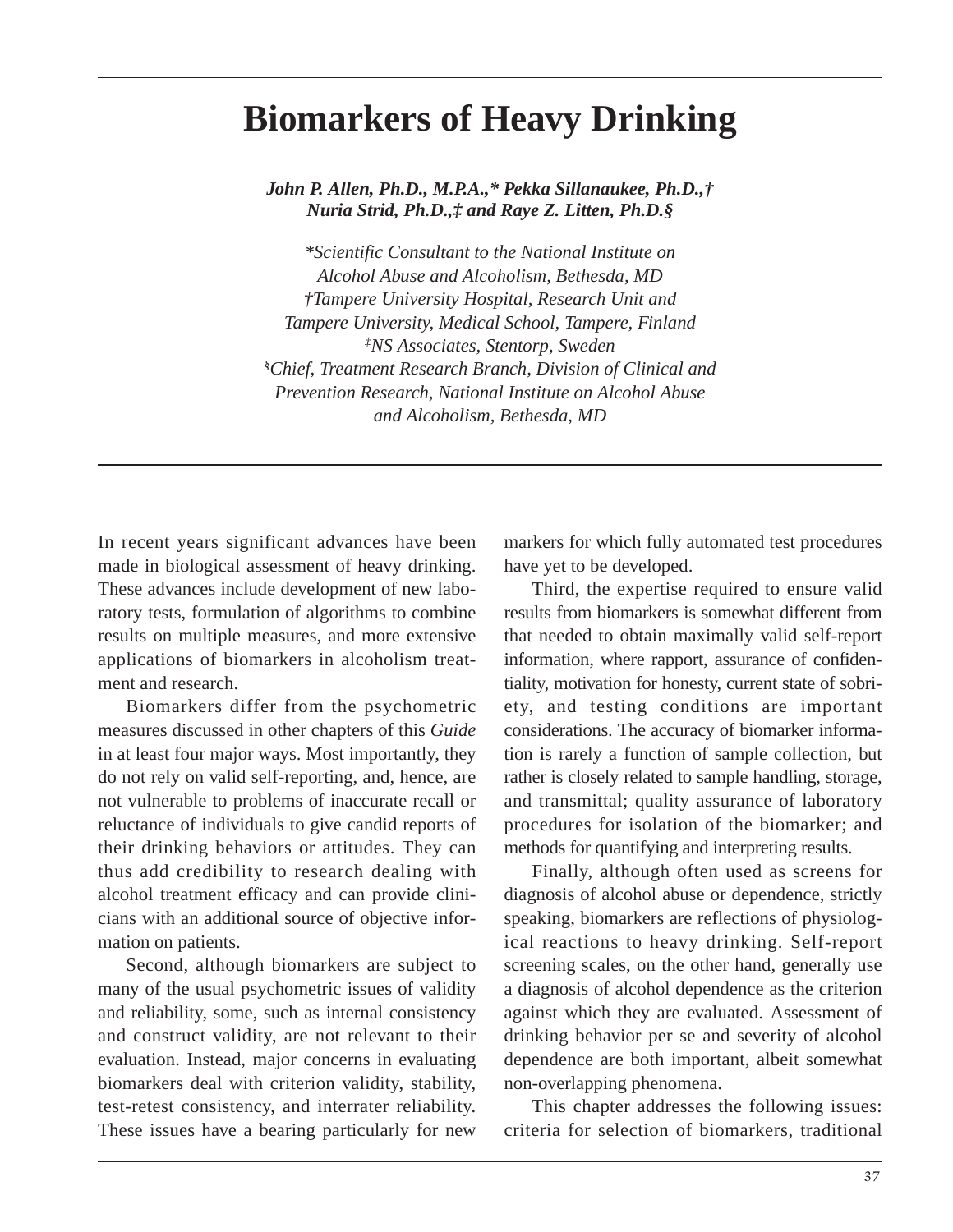biomarkers, emerging biomarkers, use of biomarkers in combination, use of biomarkers in alcohol treatment research and clinical practice, and research needs. Although the chapter focuses only on biomarkers, it is, of course, important to recognize that their use is in no way in competition with informed use of other psychometric measures. Rather, clinicians and researchers need to know how to maximize the information value of each class of measures.

# **SELECTING A BIOMARKER**

Selecting the proper biomarker for a particular application involves several issues. Ideally, the biological test would yield values that would directly correspond to the amount of alcohol consumed over a defined period of time. The sample for the test would be easy to obtain, readily testable, and inexpensive to quantify. Results would be quickly available. Further, the procedure would be highly acceptable to patients and therapists. No currently available biomarker has all of these features. Tests that directly or indirectly measure alcohol blood levels approach these goals but are useful only in situations of acute alcohol ingestion. They do not provide information regarding drinking status prior to acute ingestion.

Several additional considerations should guide the choice for a biological test. First, the *window of assessment* (i.e., the amount of time that the marker remains positive following drinking) needs to be understood. In emergency room settings as well as in occupational contexts, to include transportation, public safety, or delivery of medical care, level of alcohol consumption in the immediate past is often the primary concern. On the other hand, in insurance and general health care treatment screening contexts as well as in alcoholism treatment efficacy trials, the emphasis is likely to be particularly on chronic heavy drinking.

An additional concern that should guide selection of the biomarker is the *nature of the population*  being assessed. Biomarkers often perform differently as a function of age, gender, ethnicity, and health status of the respondent. So, too, biomarkers are likely to perform more accurately in distinguishing extreme groups than in determining atrisk or harmful use of alcohol in a population heterogeneous with respect to drinking behavior.

Psychometric characteristics should also be considered in choosing a biomarker. Most notable of these are sensitivity and specificity. *Sensitivity*  refers to the ability of a test to accurately identify those with the trait of interest. *Specificity* reflects the ability of a test to accurately detect those individuals without the trait. A test with high specificity will produce a low percentage of false-positive results. In populations with low base rates of a particular trait, a test with high specificity is generally needed to minimize the number of people erroneously labeled as having the trait. When the prevalence of the trait is high, specificity is generally not as critical as sensitivity. Statistical properties of screening tests are addressed in more detail in the chapter by Connors and Volk in this *Guide*.

# **TRADITIONAL BIOMARKERS**

Table 1 summarizes some characteristics of the traditional biomarkers discussed in this section.

# **Gamma-Glutamyltransferase**

Gamma-glutamyltransferase (GGT) is a glycoenzyme found in endothelial cell membranes of various organs. It appears to mediate peptide transport and glutathione metabolism. Elevated serum GGT level remains the most widely used marker of alcohol abuse. Levels typically rise after heavy alcohol intake that has continued for several weeks (Allen et al. 1994). With 2–6 weeks of abstinence, levels generally decrease to within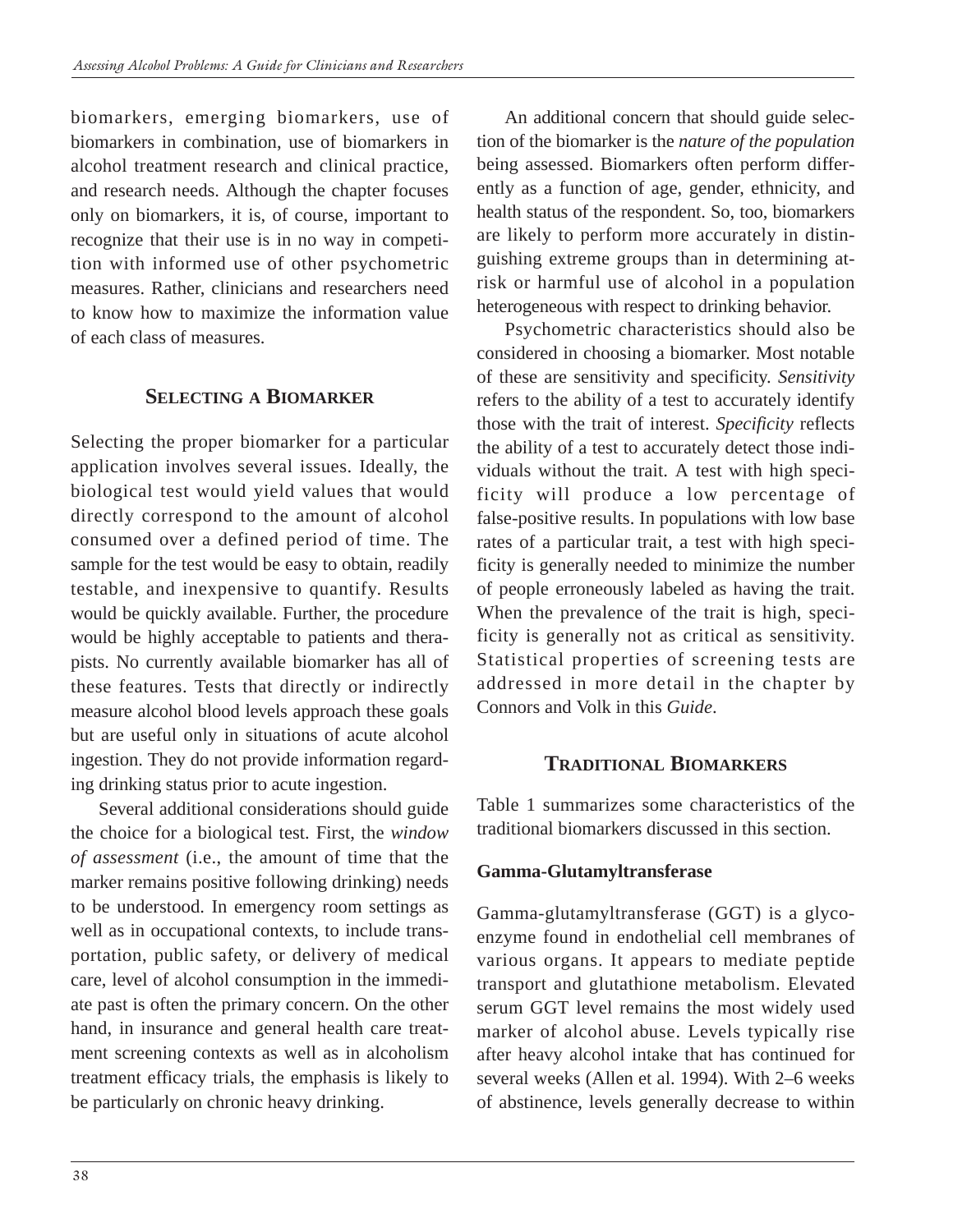| Marker                                    | Time to return to<br>normal limits                                     | Type of drinking<br>characterized        | Comments                                                                                |
|-------------------------------------------|------------------------------------------------------------------------|------------------------------------------|-----------------------------------------------------------------------------------------|
| Gamma-glutamyl-<br>transferase            | 2–6 weeks of abstinence                                                | $\sim$ 70 drinks/wk for<br>several weeks | Many sources of false<br>positives                                                      |
| Aspartate<br>aminotransferase             | 7 days, but considerable<br>variability in declines<br>with abstinence | Unknown, but heavy                       | Many sources of false<br>positives                                                      |
| Alanine<br>aminotransferase               | Unknown                                                                | Unknown, but heavy                       | Many sources of false<br>positives<br>Less sensitive than<br>aspartate aminotransferase |
| Macrocytic<br>volume                      | Unknown but half-life<br>$\sim$ 40 days                                | Unknown, but heavy                       | Slow return to normal<br>limits even with<br>abstinence                                 |
| Carbohydrate-<br>deficient<br>transferrin | 2–4 weeks of abstinence                                                | $60+ g/d$ for at least<br>2 weeks        | Rare false positives<br>Good indicator of<br>relapse                                    |

| <b>TABLE 1.—Characteristics of traditional markers</b> |  |
|--------------------------------------------------------|--|
|--------------------------------------------------------|--|

the normal reference range, with the half-life of GGT being 14–26 days. Laboratory tests for evaluating GGT are inexpensive and readily available.

GGT may elevate because of increased synthesis or accelerated release from damaged or dead liver cells. It seems to primarily indicate continuous, rather than episodic, heavy drinking, although a few moderate drinkers also produce elevated levels of GGT (Gjerde et al. 1988). Excessive drinking is not the only cause of elevated GGT levels; they may also rise as a result of most hepatobiliary disorders, obesity, diabetes, hypertension, and hypertriglyceridemia (Meregalli et al. 1995; Sillanaukee 1996). There are also large numbers of false negatives for GGT. For example, Brenner et al. (1997) observed that only 22.5 percent of construction workers drinking an average of 50–99 g/d had elevated GGT values,

and even among those consuming >100 g/d, only 36.5 percent revealed high GGT levels.

#### **Aminotransferases**

The serum aminotransferases, aspartate aminotransferase (ASAT) and alanine aminotransferase (ALAT), are also often considered as screens for heavy drinking. ASAT catalyzes the reversible transfer of an amino group from aspartate to  $\alpha$ -ketoglutarate to form glutamate and oxaloacetate. It is present in most eukaryotic cells, occurring in distinct isoenzymes in mitochondria (m-ASAT) and cytosol (c-ASAT). Both of these participate in the malate-aspartate shuttle, and in the liver the reaction transfers excess metabolic nitrogen into aspartate for disposal via the urea cycle (Nalpas et al. 1991).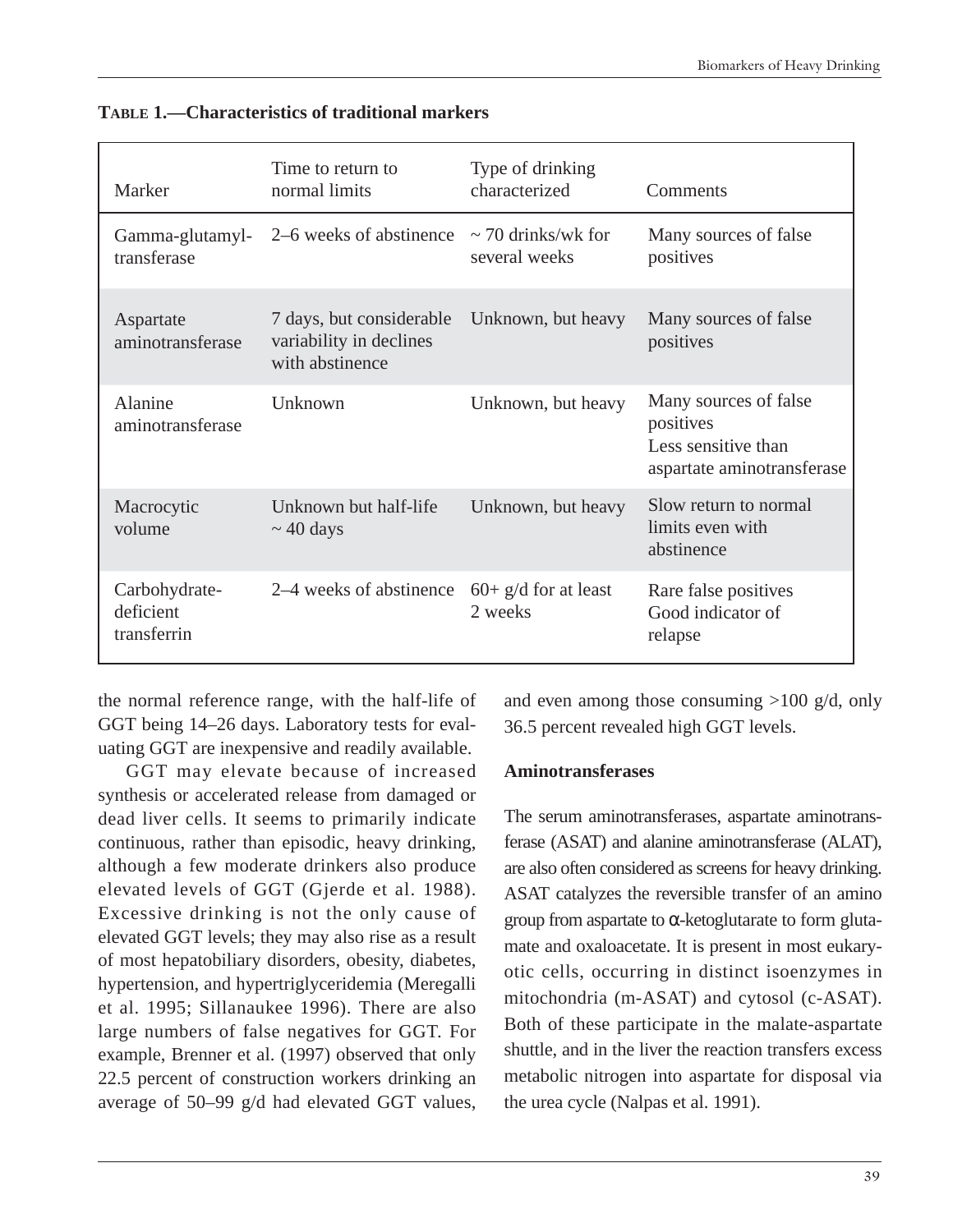Enhanced ASAT levels in alcoholics reflect liver damage, but alcohol consumption per se does not cause elevation (Salaspuro 1987). Serum ASAT does not correlate with the length of drinking (Skude and Wadstein 1977), but the highest ASAT values have been reported in alcoholics with a history of alcoholism exceeding 10 years. Other than with heavy drinking, serum ASAT also increases in a variety of liver diseases and may result from abnormal hepatocellular membrane permeability induced by ethanol (Zimmermann and West 1963).

The activity of mitochondrial ASAT can be analyzed by a rather simple immunochemical procedure (Rej 1980). The antibody against soluble ASAT is commercially available.

ALAT is found almost exclusively in the liver cytoplasm and is released to blood as a result of increased membrane permeability and breakage secondary to hepatocyte damage. ALAT appears to be the most sensitive and specific test for acute hepatocellular damage (Coodley 1971). Although in isolation ALAT is not particularly useful as a marker of chronic alcohol abuse or of chronic liver disease, the ratio ASAT/ALAT seems to provide meaningful information (Konttinen et al. 1970; Skude and Wadstein 1977; Reichling and Kaplan 1988). Usually a cutoff value of the ratio > 2 is assumed to reflect an alcoholic etiology of the liver disease (Matloff et al. 1980).

# **Macrocytic Volume**

Elevated erythrocyte macrocytic volume (MCV) is common in alcoholic patients. This change results directly from the effect of alcohol on erythroblast development and persists as long as drinking continues (Buffet et al. 1975; Morgan et al. 1981; Whitehead et al. 1985).

As a stand-alone alcohol abuse indicator MCV has somewhat low sensitivity, and its slow return to reference values diminishes its potential as a relapse marker. Nevertheless, several studies have recognized its screening value when it is considered with other markers of alcohol consumption (Mundle et al. 2000). Moreover, the testing methodology is easy and inexpensive.

# **Carbohydrate-Deficient Transferrin**

Transferrin, a negatively charged glycoprotein, is metabolized in the liver, circulates in the bloodstream, and assists in iron transport in the body. It contains two carbohydrate residues and two *N*-linked glycans (MacGillivray et al. 1983). Six sialic acid moieties may be attached. With heavy alcohol intake, these moieties can lose carbohydrate content, hence the term "carbohydratedeficient" transferrin (CDT) (Stibler and Borg 1988). The concentrations of asialo-, monosialo-, and disialo-transferrin are increased (Martensson et al. 1997).

CDT levels appear to elevate following alcohol consumption of 60–80 g/d for 2 or 3 weeks (Stibler 1991), and they normalize with a mean half-life of 2–4 weeks of abstinence (Lesch et al. 1996). Research on possible mechanisms underlying the effect of alcohol on reducing the carbohydrate content of transferrin has been reviewed by Sillanaukee et al. (2001). False-positive CDT results can be found in patients with an inborn error of glycoprotein metabolism or a genetic D-variant of transferrin. False positives can also occur in patients with severe non-alcoholic liver diseases (e.g., primary biliary cirrhosis), those with diseases characterized by high total transferrin, and individuals who have received combined kidney and pancreas transplants (Stibler and Borg 1988; Stibler 1991; Bean and Peter 1994; Niemelä et al. 1995; Arndt et al. 1997).

Two commercial kits to isolate and quantitate CDT in serum are available. CDTect and %CDT are both produced by Axis-Shield, ASA (Oslo, Norway). Although CDTect shows less sensitivity for females than for males (Allen et al. 2000), there does not appear to be a gender effect with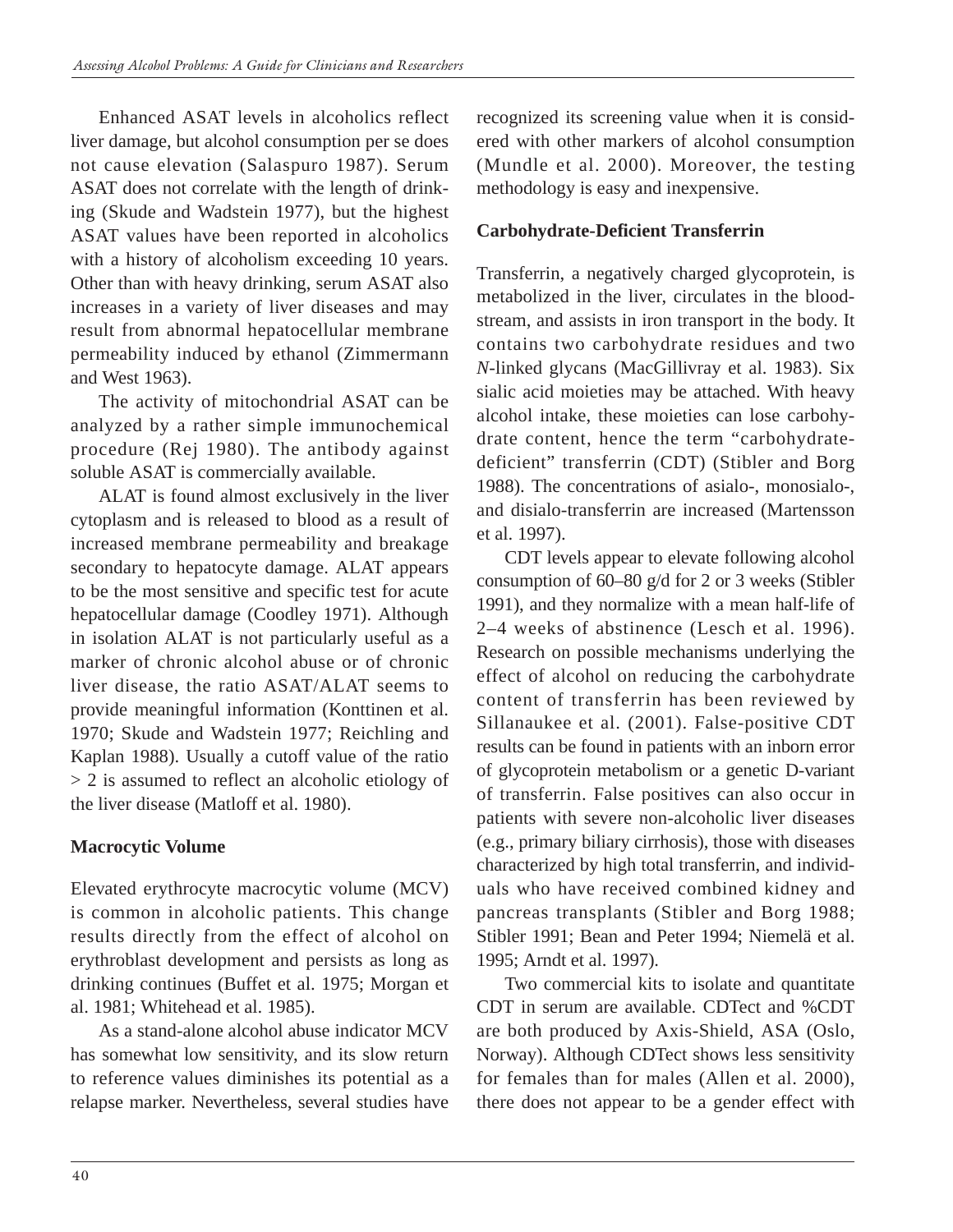%CDT, a procedure that determines the *percent* of transferrin that is carbohydrate deficient, rather than the *absolute amount* of CDT as does CDTect. Despite the fact that the sensitivities of GGT and CDT appear approximately equal, CDT is far more specific than GGT and other liver function tests (Litten et al. 1995).

### **EMERGING BIOMARKERS**

Table 2 summarizes some characteristics of the emerging markers discussed in this section.

### **Hexosaminidase**

Hexosaminidase (hex), also named *N*-acetyl-β-Dglucosaminidase, occurs in several major isoforms (commonly denoted as A, B, I, and P) (Price and Dance 1972). Although hex is found in most body tissues, its concentration is especially high in kidneys (Dance et al. 1969). Increased urine hex is also an indicator of diseases associated with renal malfunction, such as upper urinary tract infections (Vigano et al. 1983), hypertension (Mansell et al. 1978), diabetes (Cohen et al. 1981), and

| Marker                  | Time to return to<br>normal limits | Type of drinking<br>characterized                                                             | Comments                                                                               |
|-------------------------|------------------------------------|-----------------------------------------------------------------------------------------------|----------------------------------------------------------------------------------------|
| Urine<br>hexosaminidase | 4 weeks of abstinence              | At least 10 days of<br>drinking $> 60g/d$                                                     |                                                                                        |
| Serum<br>hexosaminidase | 7–10 days of abstinence            | At least 10 days of<br>drinking $> 60g/d$                                                     | Many sources of false<br>positives                                                     |
| Sialic acid             | Unknown                            | Correlates with alcohol<br>intake                                                             | Can be measured in<br>serum or saliva                                                  |
| Acetaldehyde<br>adducts | $\sim$ 9 days of abstinence        | Hemoglobin-bound<br>acetaldehyde adducts<br>can distinguish heavy<br>drinkers from abstainers | Can be quantitated in<br>blood or urine but<br>amount to be measured<br>is quite small |
| 5-HTOL/<br>5-HIAA       | 6–15 hours postdrinking            | Recent consumption of<br>even fairly low levels of<br>alcohol                                 | Measured in urine                                                                      |
| Ethyl<br>glucuronide    | $3-4$ days<br>$(half-life 2-3 h)$  | Identifies even low-level<br>consumption                                                      | Can be measured in<br>urine or hair                                                    |
| Transdermal<br>devices  | Not applicable                     | Records alcohol<br>consumption continu-<br>ously                                              | <b>Technical difficulties</b><br>need to be overcome                                   |

#### **TABLE 2.—Characteristics of emerging markers**

Note: 5-HTOL/5-HIAAA = ratio of 5-hydroxytryptophol to 5-hydroxyindole-3-acetic acid.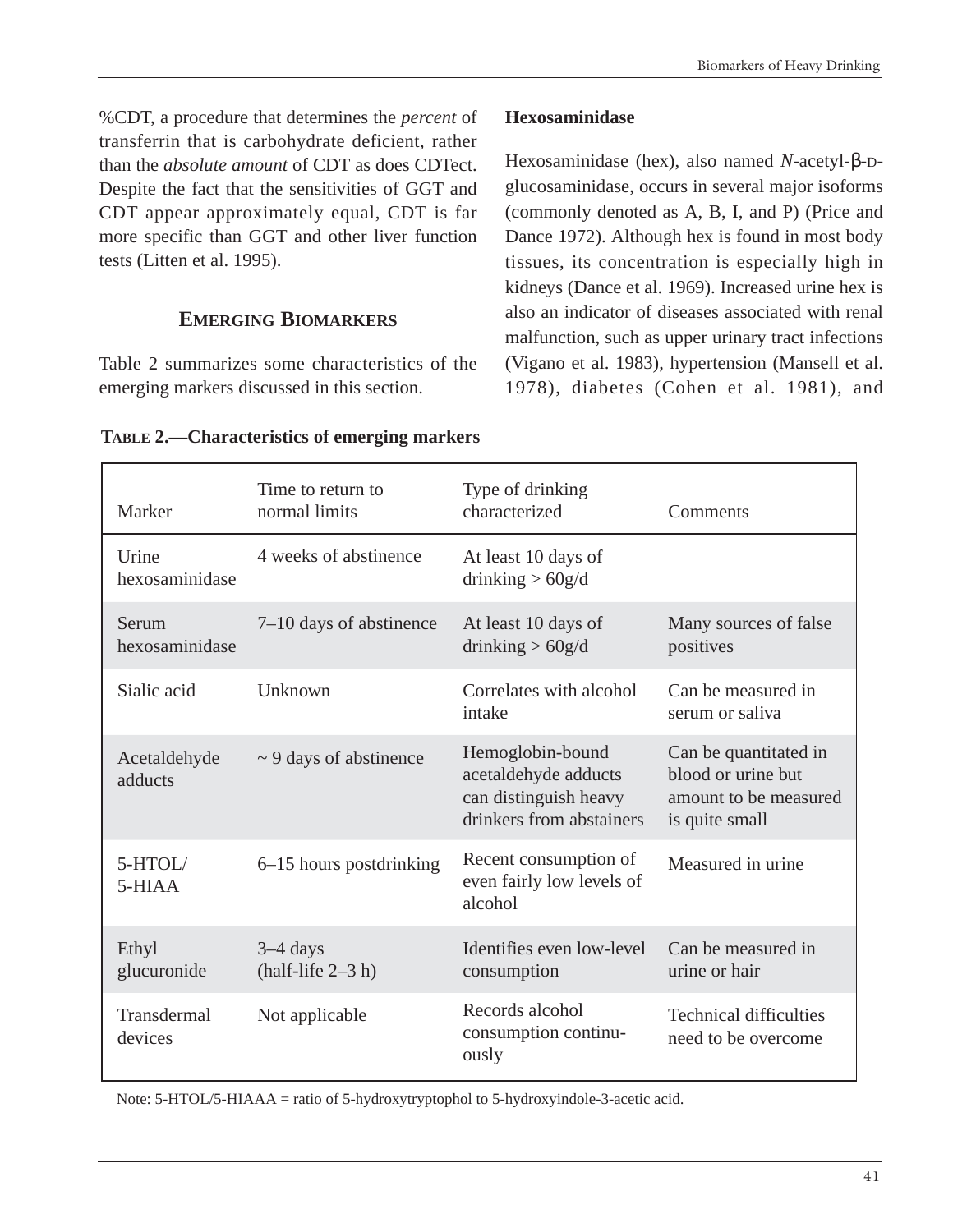preeclampsia (Goren et al. 1987*a*); it is also an indicator of rejection after kidney transplantation (Wellwood et al. 1973), and it is seen with the use of nephrotic drugs (Goren et al. 1987*b*). Moreover, children under 2 years of age and people over age 56 often have increased levels (Kunin et al. 1978).

Serum and urine activities of hex are increased in alcoholics and in healthy volunteers drinking > 60 g/d for at least 10 days (Hultberg et al. 1980; Kärkkäinen et al. 1990). Serum hex levels return to normal after 7–10 days of abstinence (Hultberg et al. 1980), whereas urine hex normalizes after 4 weeks of abstinence (Martines et al. 1989).

Other than as a result of heavy alcohol consumption, elevated levels of serum hex can occur with liver diseases (Hultberg et al. 1981; Hultberg and Isaksson 1983), hypertension (Simon and Altman 1984), diabetes mellitus (Poon et al. 1983), silicosis (Koskinen et al. 1983), myocardial infarction (Woollen and Turner 1965), thyrotoxicosis (Oberkotter et al. 1979), and pregnancy (Isaksson et al. 1984).

Kärkkäinen et al. (1990) reported sensitivities of 69 percent and 81 percent for serum and urine hex, respectively, in detecting heavy drinking among alcoholic subjects at admission to an inpatient detoxification program. Values for specificity were 96 percent for both markers. As an indicator of treatment progress, the urinary form demonstrated sensitivity of 72 percent in distinguishing heavy drinkers after 7 days of abstinence. This value exceeded the sensitivity of GGT, ALAT, or ASAT. Stowell et al. (1997*b*) also found that serum hex performed better than GGT, ASAT, ALAT, or MCV in identifying drinking in a group of alcoholics. The sensitivity of serum hex was 94 percent, and its specificity was 91 percent. In this study, serum hex also proved slightly more accurate than CDT.

# **Sialic Acid**

Sialic acid (SA) refers to a group of *N*-acyl derivatives of neuraminic acid in biological fluids and in cell membranes as nonreducing terminal residues of glycoproteins and glycolipids. The range of normal serum values of SA is 1.58–2.22 mmol/L. In alcoholic subjects, however, higher SA values have been found both in serum and in saliva (Pönniö et al. 1999; Sillanaukee et al. 1999*b*).

Sillanaukee et al. (1999*a*) reported a positive relationship between alcohol intake and SA levels in serum. To date, neither the dose of alcohol needed to increase it nor the mechanism underlying its increase has been defined. Neither has the half-life time of SA been reported. However, it has been observed that concentrations in serum decrease after abstinence from alcohol (Pönniö et al. 1999). Clinical studies show that SA is elevated in alcoholic subjects as compared with social drinkers, demonstrating sensitivity and specificity values, respectively, of 58 percent and 96 percent for women and 48 percent and 81 percent for men (Sillanaukee et al. 1999*b*). In a similar study, SA produced an overall accuracy of 77 percent for females and 64 percent for males in distinguishing alcoholics from social drinkers. SA in saliva also performed quite well—72 percent and 53 percent for males and females, respectively (Pönniö et al. 1999).

SA levels also rise in conditions other than heavy drinking. Total SA and/or lipid-associated SA levels are elevated in patients suffering from tumors, inflammatory conditions, diabetes, and cardiovascular diseases (Sillanaukee et al. 1999*a*). Increase of SA also seems to correlate with level of tumor metastasis (Kokoglu et al. 1992; Reintgen et al. 1992; Vivas et al. 1992), and its levels appear to normalize after successful treatment of cancer (Polivkova et al. 1992; Patel et al. 1994).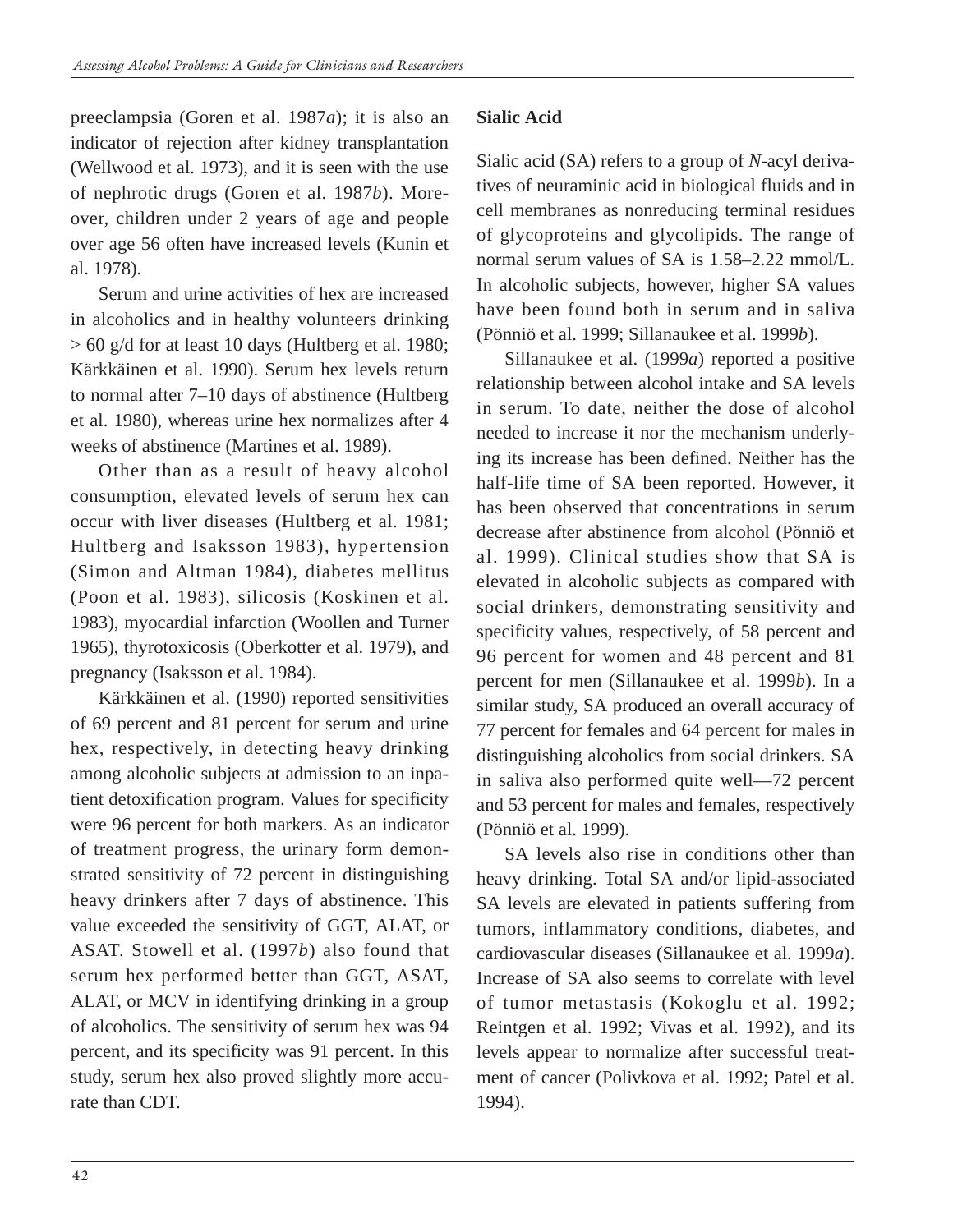#### **Acetaldehyde Adducts**

Acetaldehyde is the first degradation product of ethanol. This highly reactive metabolite is rapidly converted to acetate by aldehyde dehydrogenase. With chronic ethanol exposure, and in a nonenzymatic reaction, acetaldehyde can form stable adducts with a number of compounds, including proteins such as albumin and hemoglobin (Collins 1988; Goldberg and Kapur 1994; Niemelä 1999). Hemoglobin-acetaldehyde (HA) adducts have received more attention.

Adduct levels in blood or in urine indicate drinking behavior and have been proposed as potential markers of alcohol abuse (Tsukamoto et al. 1998). Early experiments in mice showed that both whole blood- and urinary-associated acetaldehyde levels were increased in ethanol-fed mice 24 hours after cessation of ethanol feeding (C.M. Peterson and Scott 1989; Pantoja et al. 1991). After 9 days of abstinence, levels of whole blood–associated acetaldehyde (WBAA) declined to control levels (C.M. Peterson and Scott 1989).

These observations have now been confirmed in humans. Moreover, the increase of WBAA following ethanol exposure suggests marked gender differences. Heavy-drinking male college students produced higher absolute values than their heavy-drinking female counterparts, although 74 percent of the women versus 44 percent of the men had levels above the 99th percentile for abstainers (K.P. Peterson et al. 1998).

Measurement of acetaldehyde adducts in blood is difficult. Initially, chromatography isoelectric focusing gel and affinity purifications were used. However, these methods failed to distinguish alcoholics from control subjects (Homaidan et al. 1984). The very low levels of adducts require more highly sensitive techniques such as ELISA, and studies using this technology have reported far better results. Unfortunately, no commercial ELISA kit is available yet.

Very little is known about sources of falsepositive results for acetaldehyde adducts except that diabetics have levels of HA adducts and glycated hemoglobin twice as high as alcoholics (Sillanaukee et al. 1991).

Levels of HA adducts have also been noted to be higher in heavy drinkers than in abstainers (Gross et al. 1992). Sensitivity and specificity values of this potential marker among heavydrinking males have been reported as 65 to 70 percent and 93 percent, respectively, with corresponding values for females of 53 percent and 87 percent (Worrall et al. 1991). On the other hand, Hazelett et al. (1998) did not find gender differences in the performance of HA adducts between genders and reported sensitivity and specificity values of 67 percent and 77 percent.

Immunoreactivity toward acetaldehydemodified proteins was also found to be higher in plasma from alcoholics and patients with nonalcoholic liver disease. Nevertheless, the response in alcoholics was characterized by a higher IgA component than in patients with non-alcoholic liver disease or in control subjects (Worrall et al. 1991). Using mean values  $\pm 2$  standard deviations as a cutoff point, sensitivity and specificity in detecting alcoholic patients were 78 percent and 93 percent, respectively (Lin et al. 1993).

The possible utility of HA adducts as a marker of alcohol abuse during pregnancy has also been investigated. Sixty-three percent of mothers who delivered children with fetal alcohol effects were reported as having elevated levels (Niemelä et al. 1991).

#### **Serotonin Metabolites**

Serotonin (5-hydroxytryptamine [5-HT]) is a monoamine vasoconstrictor melatonin precursor. It is synthesized in the intestinal chromaffin cells or in the central or peripheral neurons and is found in high concentrations in many body tissues. Serotonin is produced enzymatically from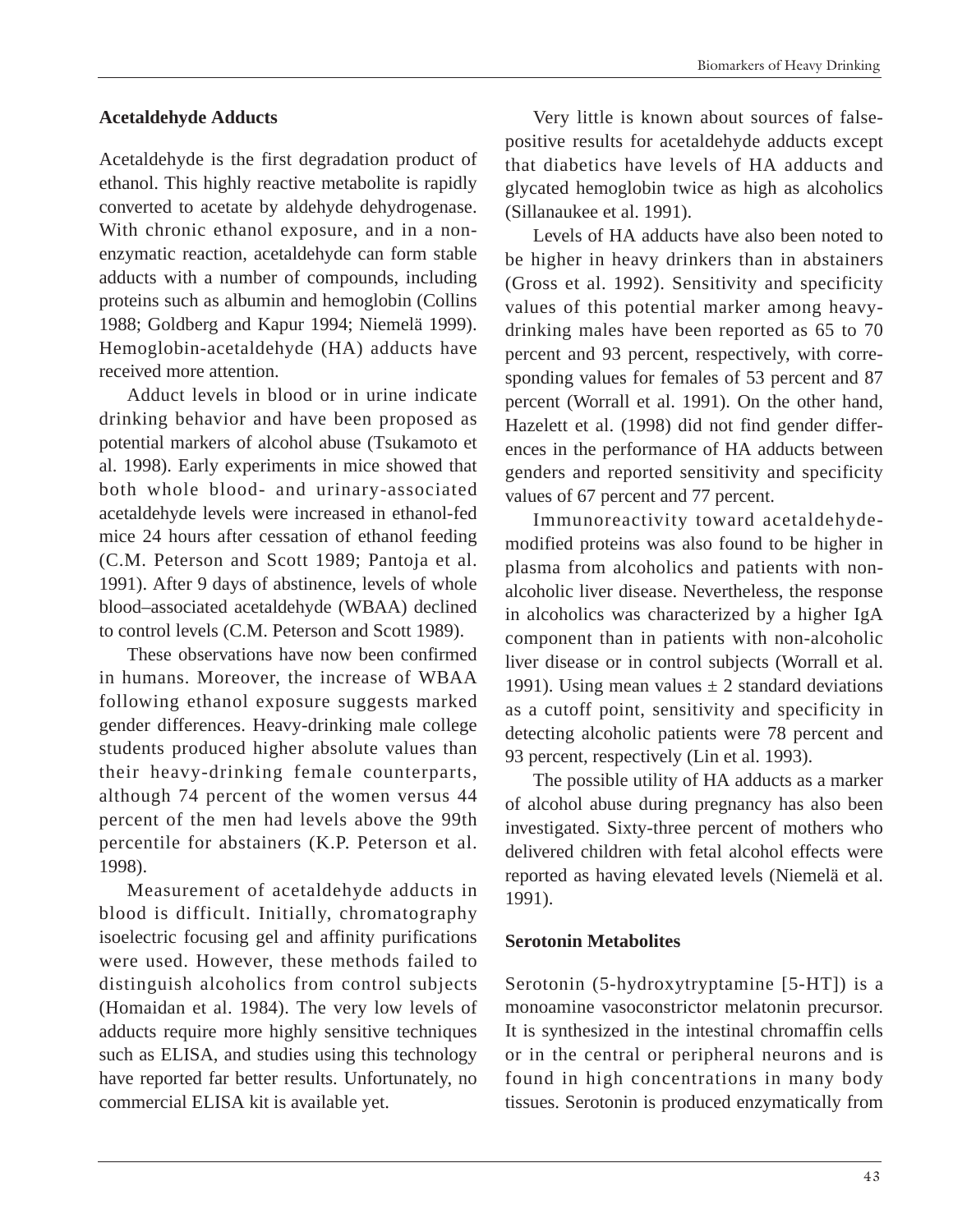tryptophan by hydroxylation and decarboxylation. 5-Hydroxytryptophol (5-HTOL) and 5-hydroxyindole-3-acetic acid (5-HIAA) are end products in the metabolism of serotonin, with 5-HIAA being the major urinary metabolite. Alcohol consumption can alter the metabolism of serotonin by inducing a shift toward the formation of 5-HTOL. It is believed that the change induced by alcohol intake is due to a competitive inhibition of aldehyde dehydrogenase by acetaldehyde, which inhibits 5-HIAA formation, and through an increase of NADH levels, which favors the formation of 5-HTOL.

The response of 5-HTOL to alcohol is dose dependent, and the excretion of this metabolite does not normalize for several hours after blood and urinary ethanol levels have returned to baseline levels. Therefore, 5-HTOL has been regarded as a marker of recent alcohol consumption.

As 5-HTOL increases 5-HIAA decreases, so the ratio of 5-HTOL/5-HIAA has been proposed as an even more sensitive marker of rather recent alcoholic drinking than 5-HTOL in isolation (Voltaire et al. 1992). Use of this ratio would also correct for urine dilution as well as for fluctuations in serotonin metabolism due to dietary intake of serotonin (Feldman and Lee 1985).

In social drinkers, a fiftyfold increase in 5-HTOL/5-HIAA ratio was measured in the first morning void, when ethanol in breath was no longer measurable (Bendtsen et al. 1998; Jones and Helander 1998). Compared with other markers of recent alcohol intake, such as blood and urinary methanol, 5-HTOL/5-HIAA remains elevated for a longer time (6–15 hours vs. 2–6 hours for methanol) after blood alcohol levels have returned to normal levels. Increased levels of the 5-HTOL/ 5-HIAA ratio have been reported in association with disulfiram treatment, calcium cyanamide therapy, and glyburide treatment (Borg et al. 1992).

In a healthy group of volunteers who had ingested alcohol (3–98 g) the previous afternoon or evening, 87 percent of the men and 59 percent of the women evidenced increased 5-HTOL/5-HIAA in the first morning urine (Helander et al. 1996). Voltaire et al. (1992) proposed a 5-HTOL/5-HIAA ratio > 20 pmol/nmol as an indicator of recent alcohol consumption.

### **Ethanol**

The physical presence of ethanol in urine, serum, or saliva can be easily determined (Tu et al. 1992) and was one of the first parameters considered as a marker for alcohol consumption. Additionally, by using ethanol as a marker to assess intake, falsepositive results can be eliminated. Furthermore, a positive test result for blood ethanol per se as well as a demonstration of high alcohol tolerance has been considered as an index of heavy drinking (Hamlyn et al. 1975; Lewis and Parton 1981). Unfortunately, the rapid elimination of ethanol from the blood nearly always makes it impossible to assess alcohol ingestion beyond the most recent 6–8 hours and, hence, the test may be of limited value in assessment of chronic heavy drinking.

Accelerated alcohol metabolism has been observed in regular drinkers (Kater et al. 1969; Ugarte et al. 1977). Notably, ethanol elimination rate (EER) has been found to be 70 percent higher in alcoholics than in control subjects. Correlations between EER and self-reported alcohol consumption have been found, as have correlations between EER and several other markers of alcohol abuse. Sensitivity and specificity values for this potential marker in detecting alcohol consumption > 50 g/d have been reported as 88 percent and 92 percent, respectively (Olsen et al. 1989).

### **Transdermal Devices**

Concentration of ethanol in transdermal fluid and mean concentration of ethanol in blood are related in a linear function. The "sweat patch" is a noninvasive method employing salt-impregnated absorbent pads protected by a plastic chamber with attached watertight adhesive that collects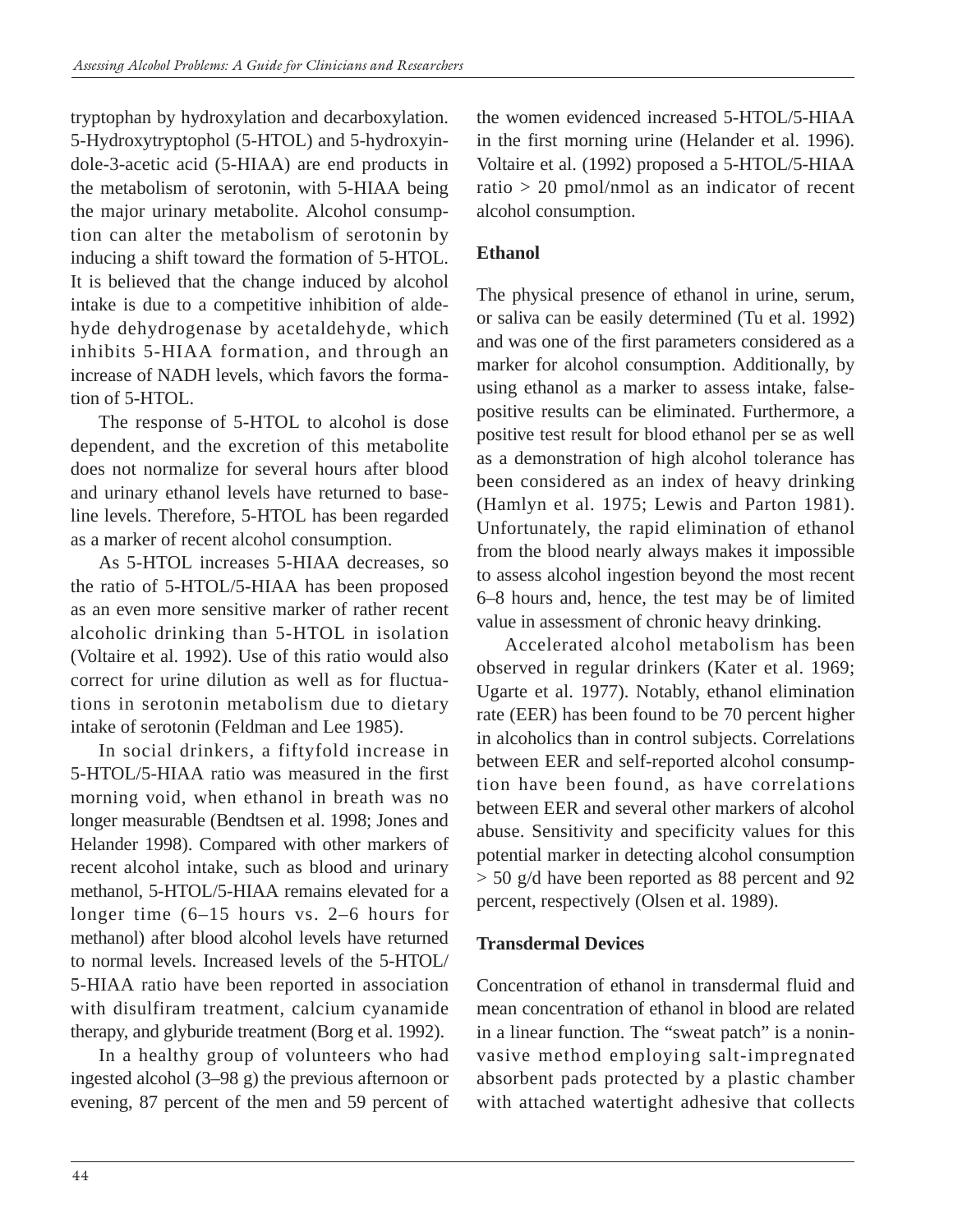transdermal fluid steadily for at least 10 days. This device has been designed to estimate the alcohol consumption of drinking subjects. Levels of ethanol in the sweat patch can identify individuals drinking  $> 0.5$  g of ethanol/kg/d.

During an 8-day study in which healthy subjects consumed alcohol under controlled conditions, sweat patches were able to distinguish drinkers from nondrinkers with perfect sensitivity and specificity. It was also possible to distinguish different levels of alcohol consumption (M. Phillips and McAloon 1980). Unfortunately, field trials of the sweat patch have failed to replicate these results (E.L. Phillips et al. 1984). The primary difficulty has been with ethanol storage and losses due to evaporation, back-diffusion, and bacterial metabolism (E.L. Phillips et al. 1984; Parmentier et al. 1991).

The adaptation for transdermal detection of ethanol of the electrochemical technology used for many years in sensor cells such as the portable alcohol Breathalyzers has prompted development of an experimental transdermal alcohol sensor (TAS) by Giner, Inc. This device, which is currently being refined, detects ethanol vapor at the surface of the skin by using an electrochemical cell that produces a continuous current signal proportional to ethanol concentration. The device contains a system to monitor continuous contact with skin and records the data at 2- to 5-minute intervals, for a period of up to 8 days.

When tested among healthy subjects drinking under controlled conditions, it was determined that the sensor signal paralleled the blood alcohol concentration, although with some delay (Swift et al. 1992). The threshold sensitivity for the TAS was a blood alcohol concentration of approximately 20 mg/dL. No false-positive TAS signals were detected in sober subjects, including those with liver or renal disease.

### **Ethyl Glucuronide**

Ethyl glucuronide (EtG) is a nonvolatile, watersoluble, direct metabolite of ethanol. It is present in various body fluids and hair. The detoxification pathway of alcohol elimination via conjugation with activated glucuronic acid represents about 0.5 percent of the total ethanol elimination. The glucuronidation of alcohol was first described in the beginning of the 20th century by Neubauer (1901); it was subsequently detected in human urine (Jaakonmaki et al. 1967; Kozu 1973).

EtG peaks 2–3.5 hours later than ethanol (Alt et al. 1997) and provides a timeframe of detection for up to 80 hours. The half-life of EtG is 2–3 hours (Schmitt et al. 1997). Results from a study on the kinetic profile of ethanol and EtG in healthy moderately drinkers who ingested a single dose of ethanol showed that a serum ethanol concentration less than 1 g/L and serum EtG higher than 5 mg/L was suggestive of alcohol misuse (Schmitt et al. 1997). Since investigations of EtG are preliminary in nature, no information is yet available about the minimal dose of alcohol needed to increase its levels, nor has a commercial kit yet been marketed.

#### **BIOMARKERS IN COMBINATION**

Since none of the biomarkers currently available offers perfect validity as a reflection of heavy drinking, considerable research has been undertaken to evaluate using them in combination. Originally, these investigations took the form of deriving multivariate combinations of a large number of markers to distinguish heavy drinkers from other groups or to identify whether or not an alcoholic patient in treatment had relapsed to drinking. One of the earliest and most successful attempts to use biomarkers in combination was by Irwin and colleagues (1988). They found that patients who had relapsed by 3 months after discharge from inpatient care generally had GGT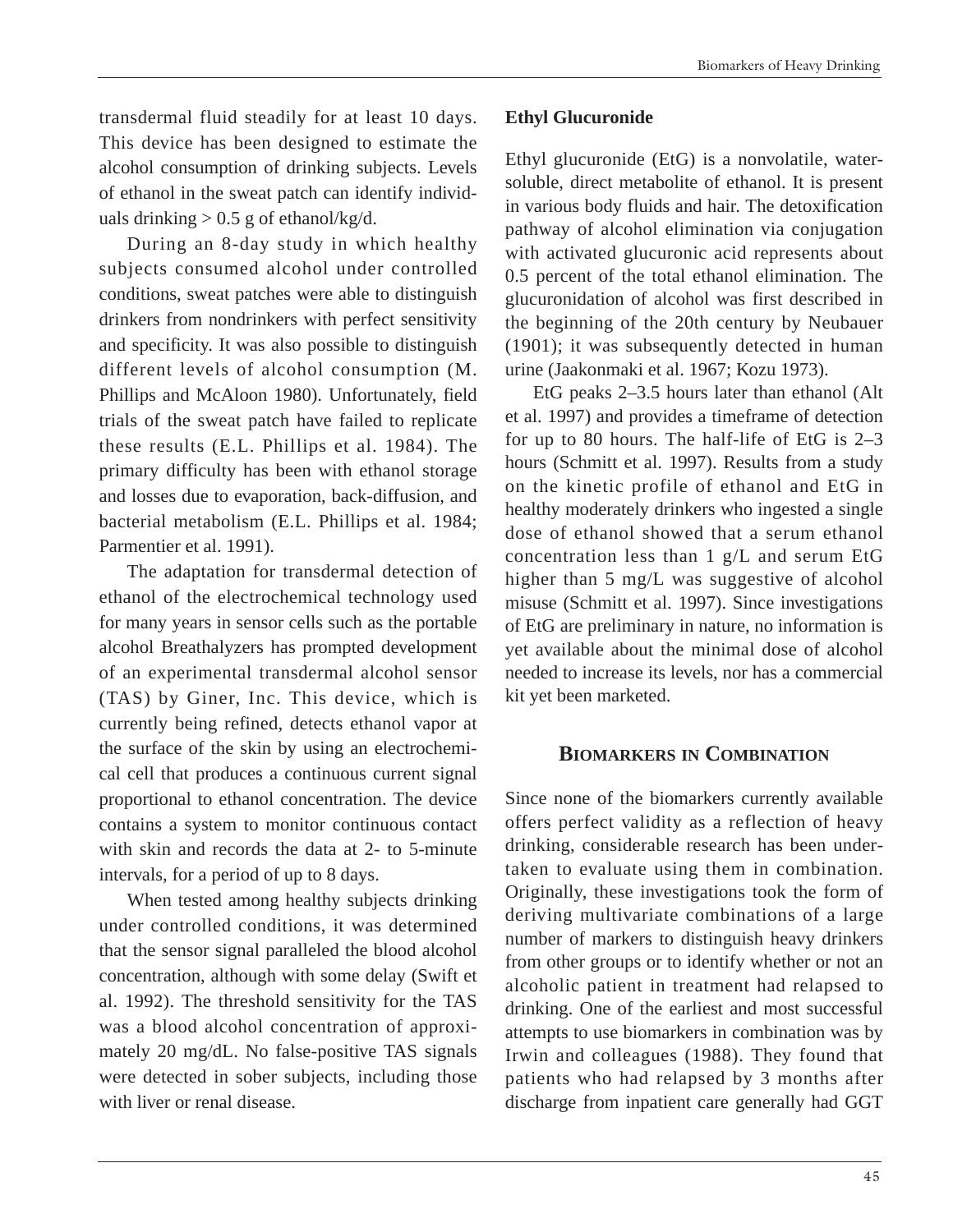levels  $\geq 20$  percent, ASAT levels  $\geq 40$  percent, or ALAT levels  $\geq 20$  percent those measured at the time they left the facility.

More recently, researchers have attempted to develop screening or relapse-monitoring biochemical profiles by labeling as positive individuals who are above standard screening cutoff values on at least one of two or more biomarkers. The combination of CDT and GGT has most frequently been used for this purpose. In a review of these studies it was found that use of such a "binary inclusion rule" raised screening sensitivity by more than 20 percent above that achieved by either marker in isolation but resulted in minimal loss of specificity, suggesting that these two markers are validly identifying somewhat different groups of alcoholics (Litten et al. 1995). In general, although CDT has been shown to identify relapse far better than GGT, at least among males, the two markers in combination tend to yield even higher sensitivity (Allen and Litten 2001). CDT has also been combined effectively with ASAT (Gronbaek et al. 1995), B-hex (Stowell et al. 1997*a*), and SA (Pönniö et al. 1999).

With the exception of some early work using quadratic discriminant functions, all of these combinatorial strategies have involved a "multiple cutoff" approach (i.e., if any of the biomarkers is above its reference range, the case is termed positive). Recently, however, two "compensatory" models have been proposed (i.e., if the sum of the scores on the separate tests exceeds some pre-derived cutoff value, the test is regarded as positive).

Based on a community sample of more than 7,000 Finns, Sillanaukee and colleagues (2000) found that use of an additive combination of natural logs of GGT and CDT volumes

 $(8 \times \ln GGT + 1.3 \times \ln CDT)$ 

distinguished heavy drinkers ( $> 280$  g/wk) from individuals drinking at lower levels more effectively for males and as effectively for females as did either GGT or CDT alone.

Another compensatory model has been proposed by Harasymiw and Bean (2001), in which values on five biomarkers were combined to maximize separation between heavy drinkers recruited from substance abuse treatment centers and light drinkers or nondrinkers from religious groups (mainly Mormon) and 12-step programs.

Yet another approach to consideration of CDT and GGT was taken by Allen and colleagues (1999), who evaluated the likelihood of three types of relapse as a function of patients' quartile scores on CDT and GGT separately and in various combinations.

Although most combinatorial strategies involve evaluation of the biomarkers simultaneously, it is possible that use of them sequentially might prove more cost-effective. This is often termed *reflex testing*. Reynaud and colleagues (1998), for example, provided evidence supporting the use of CDT in individuals with GGT and MCV levels within normal limits. In distinguishing alcohol-dependent patients of this type from control subjects, the sensitivity and specificity of CDT were 84 percent and 92 percent, respectively.

### **USE OF BIOMARKERS IN ALCOHOL TREATMENT RESEARCH**

Increasingly, laboratory tests are being used in studies to evaluate treatment efficacy. Despite the fact that they do not fully mirror the drinking behavior, they can enhance the credibility of the research because they are not vulnerable to dissimulation by the subject. (Mundle et al. [1999], for example, noted that 15 percent of the patients in an alcohol treatment study who denied drinking nevertheless had high levels of CDT, GGT, or both.) To the extent that biomarkers provide valid information about outcome beyond that yielded by self-report or other means, their use can also enhance statistical power in clinical trials. (Ironically, awareness by the subject that his or her laboratory test may corroborate drinking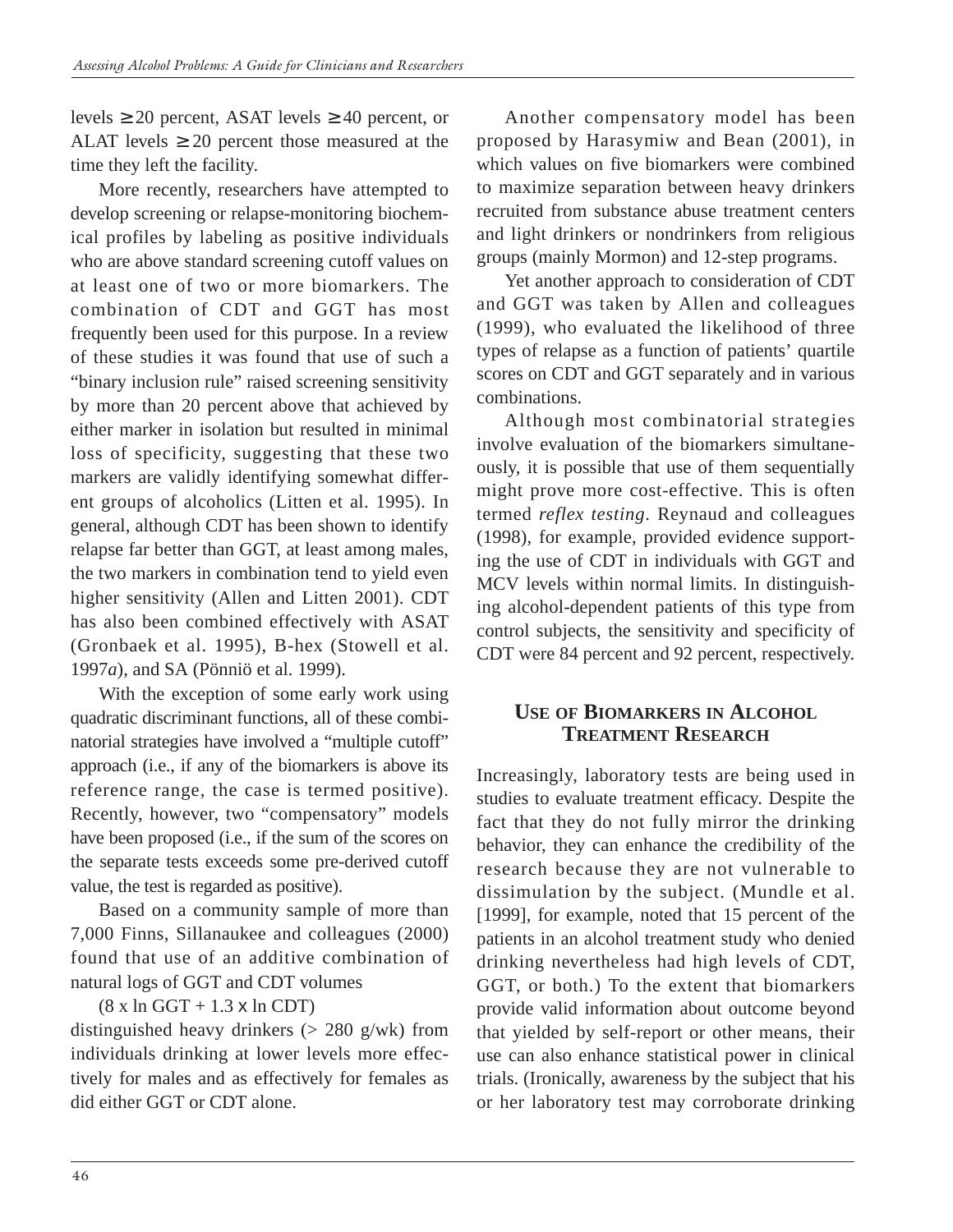status may itself also prompt more honest selfreporting, further enhancing statistical power). Some biomarkers, most particularly the liver function tests GGT, ASAT, and ALAT, provide important information on health status, a goal of alcohol treatment in its own right. Finally, biomarker changes may also inform data-monitoring boards on the safety of an intervention, especially a medication, under investigation.

A recent review of the literature on the use of biochemical markers in alcohol medication development trials revealed that they have been used in the following ways (Allen et al. 2001):

- Description of the sample
- • Determination of inclusion or exclusion of potential research participants
- Assessment of drug safety
- Specification of treatment outcome (usually as secondary outcome variables but occasionally as primary outcome variables)
- As a means of correcting for erroneous self-report of abstinence

To the extent that different individuals may vary on the biomarkers to which they respond, it is recommended that more than one measure be included in trials, particularly CDT and GGT. Although the ratio 5-HTOL/5-HIAA has rarely been used as an outcome measure, it too shows promise in this regard. As noted earlier, MCV, however, is generally not recommended for relapse monitoring since it returns to within normal limits rather slowly after onset of abstinence. Finally, if the technological difficulties can be resolved, the acetaldehyde adducts and transdermal devices might also be used in alcohol treatment efficacy trials.

# **CLINICAL USE OF BIOMARKERS**

Biomarkers in clinical practice have been generally used as a means of screening patients for a possible problem with alcohol. Although typically used in

primary care settings, they have also been used in specialized medical settings such as emergency rooms, psychiatric clinics, gynecological clinics, and internal medicine practices. In most instances self-report procedures such as the Alcohol Use Disorders Identification Test will provide more accurate results, but in some situations, such as following trauma, it is possible that the patient may be unable to present an accurate drinking history. In still other instances, patients may be reluctant to acknowledge their level of consumption or its adverse consequences. Addition of biomarkers may thus identify some individuals in need of alcohol treatment who would not be discovered by a self-report. (As observed earlier, the patient's awareness that his or her self-report is subject to corroboration by laboratory tests may also prompt higher levels of candor on the self-report measures.) We would recommend that biochemical measures and self-report screening measures be used in combination. Further, we suggest that more than one biomarker be used for screening purposes. This combination might consist of, for example, GGT, CDT, and MCV.

A second potential clinical use of biomarkers is to assist in differential diagnosis to determine whether or not alcohol use may be prompting or exacerbating a presenting medical problem. This information can provide the clinician useful guidance on clinical management.

Third, giving patients feedback on biochemical measure levels in an empathic manner may help motivate positive drinking behavior change. For example, biomarkers were used in this way in the motivational enhancement strategy of Project MATCH (Miller et al. 1994).

Fourth, frequent monitoring of biomarker levels during the course of alcohol treatment may provide the clinician a means of early recognition of relapse which, in turn, may suggest the need to intensify or redirect efforts to prevent further drinking. In particular, several studies have considered the potential of CDT elevation as a means of recognition of relapse to drinking. All the projects produced positive results and, importantly, in two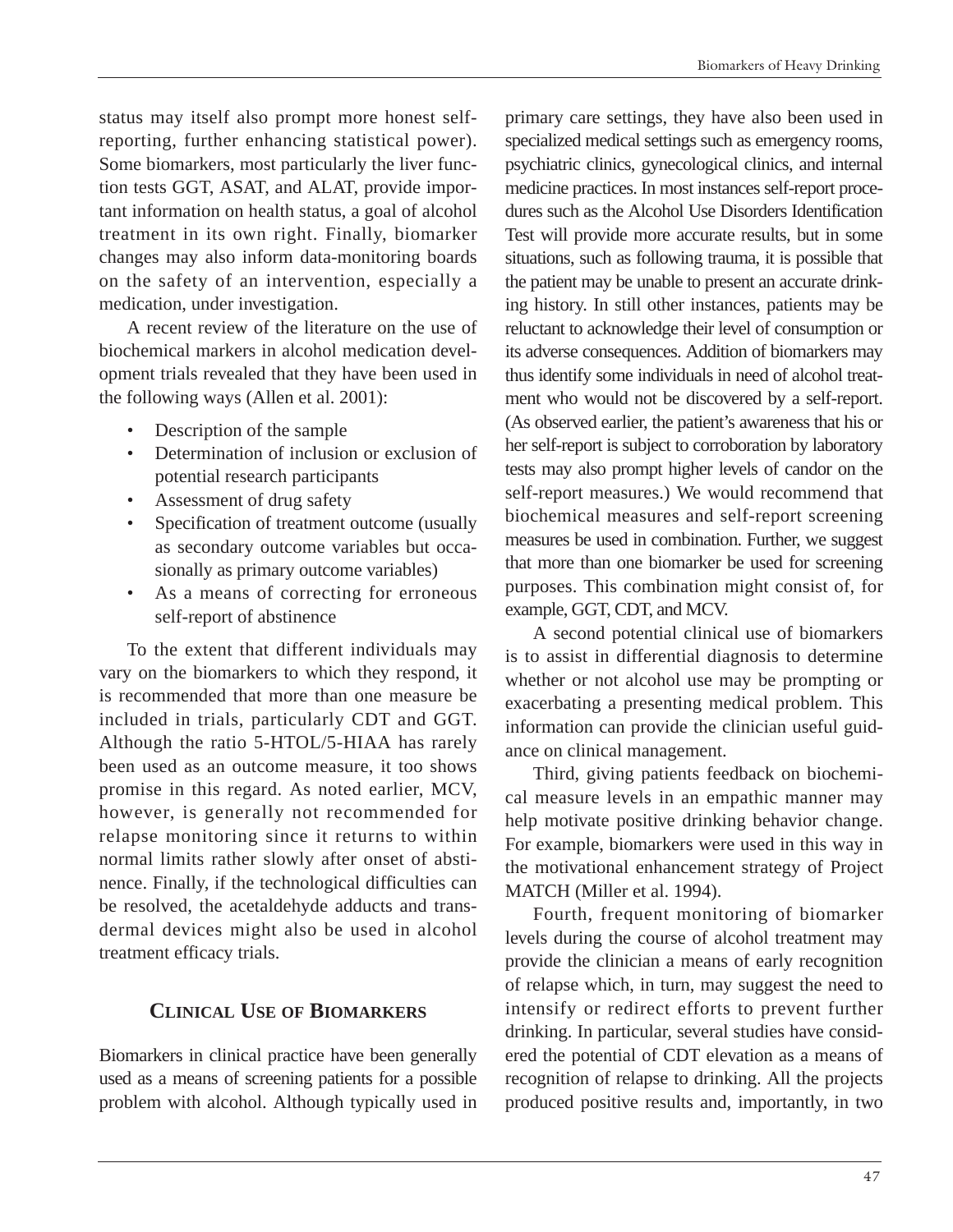of them CDT levels rose several weeks before patients admitted to their therapist that they had returned to drinking (Allen and Litten 2001). A combination of markers, such as CDT and GGT, is recommended for monitoring drinking status of patients in treatment. Testing should probably be quite frequent early in the course of followup, since risk of relapse appears highest then. Its frequency can then diminish as the patient's course of sobriety stabilizes.

More detailed recommendations for use of biomarkers in clinical contexts are offered by Allen and Litten (2001).

# **RESEARCH NEEDS**

Despite the large number of studies (approximately 1,200) published on biomarkers, several fundamental questions remain and clearly warrant research.

Most importantly, dose-response relationships need to be specified. The markers should be better characterized by the drinking patterns required to elevate them. It is also important to determine underlying physiological differences and drinking pattern differences in patient responsiveness to alternative biomarkers.

Little research has been performed addressing the important issue of how to sequence a particular biological measure in a battery of other biomarkers and self-report measures. In screening for alcohol problems a particular "index of suspicion" might be appropriate before a specific biomarker is used. This index of suspicion might involve a questionable self-report or ambiguous findings on a clinical exam. Investigations of effective algorithms to quantify various indices of suspicion and the incremental informational value for clinical decisionmaking resulting from use of biomarkers are needed.

Since none of the existing biomarkers is optimal, research to identify an accurate, easy-tomeasure, low-cost, nonreactive marker of drinking continues to be a priority. Research could also determine the best manner for combining and scoring relapse biomarkers.

Research is also needed to determine the impact of biomarker information as a source of feedback to patients and to devise treatment strategies that optimize this information as a means of enhancing motivation.

Finally, information on several applied usage parameters is needed to include the extent to which repeating laboratory tests is reactive (i.e., itself influences drinking or influences patient self-reports of drinking status).

#### **REFERENCES**

- Allen, J.P.; Litten, R.Z.; Strid, N.; and Sillanaukee, P. The role of biomarkers in alcoholism medication trials. *Alcohol Clin Exp Res*  25(8):1119–1125, 2001.
- Allen, J.P., and Litten, R.Z. The role of laboratory tests in alcoholism treatment. *J Subst Abuse Treat* 20:81–85, 2001.
- Allen, J.P.; Litten, R.Z.; Anton, R.F.; and Cross, G.M. Carbohydrate-deficient transferrin as a measure of immoderate drinking: Remaining issues. *Alcohol Clin Exp Res* 18(4):799–812, 1994.
- Allen, J.P.; Sillanaukee, P.; and Anton, R. Contribution of carbohydrate deficient transferrin to gamma glutamyl transpeptidase in evaluating progress of patients in treatment for alcoholism. *Alcohol Clin Exp Res* 23(1): 115–120, 1999.
- Allen, J.P.; Litten, R.Z.; Fertig, J.B.; and Sillanaukee, P. Carbohydrate-deficient transferrin, γglutamyltransferase, and macrocytic volume as biomarkers of alcohol problems in women. *Alcohol Clin Exp Res* 24(4):492–496, 2000.
- Alt, A.; Wurst, F.-M.; and Seidl, S. Bestimmung von ethylglucuronid in urinproben mit dem internen standard d5-ethylglucuronid. *Blutalkohol* 34:360–365, 1997.
- Arndt, T.; Hackler, R.; Muller, T.; Kleine, T.O.; and Gressner, A.M. Increased serum concen-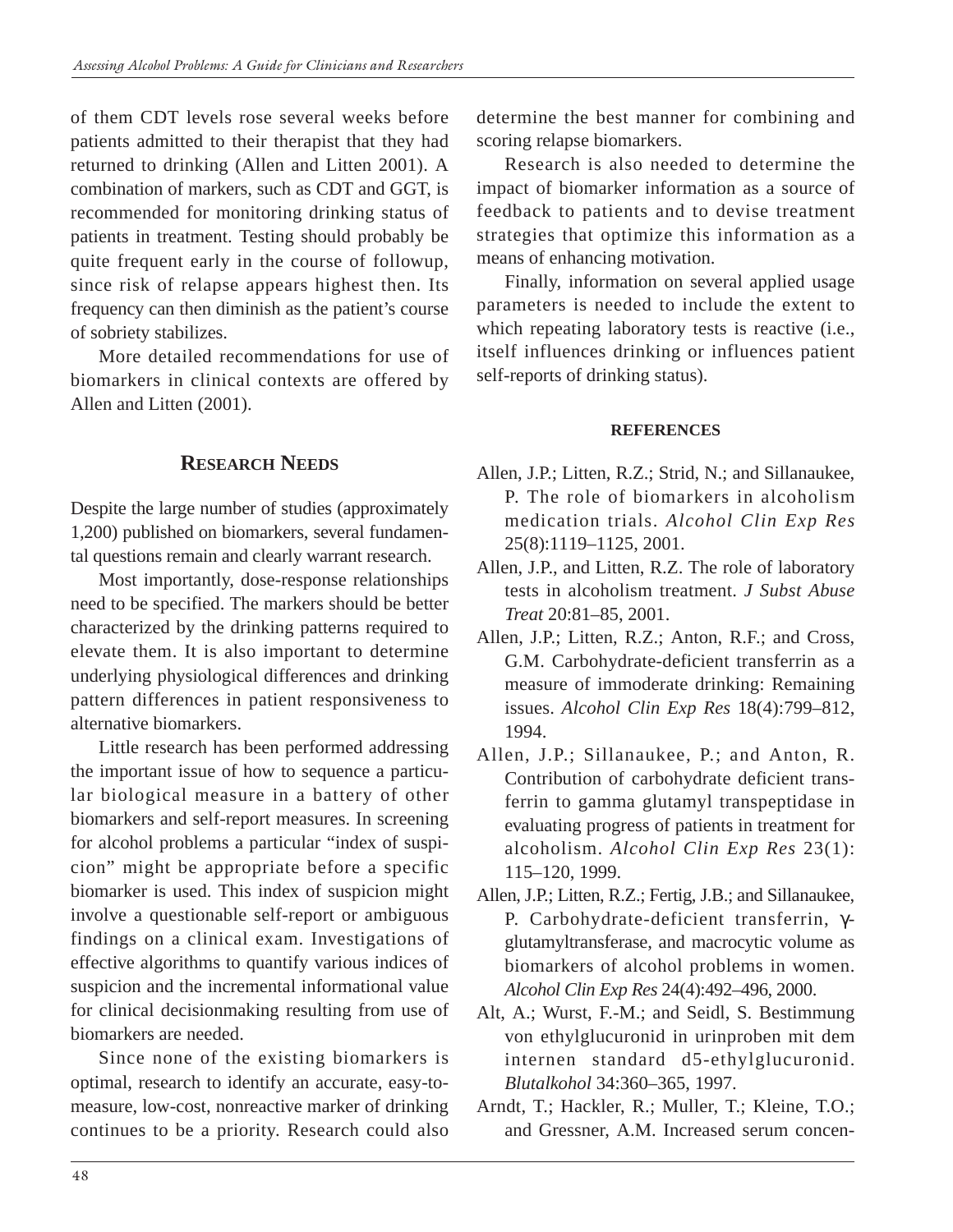tration of carbohydrate-deficient transferrin in patients with combined pancreas and kidney transplantation. *Clin Chem* 43:344–351, 1997.

- Bean, P., and Peter, J.B. Allelic D variants of transferrin in evaluation of alcohol abuse: Differential diagnosis by isoelectric focusingimmunoblotting-laser densitometry. *Clin Chem* 40:2078–2083, 1994.
- Bendtsen, P.; Jones, A.W.; and Helander, A. Urinary excretion of methanol and 5-hydroxytryptophol as biochemical markers of recent drinking in the hangover state. *Alcohol Alcohol* 33:431–438, 1998.
- Borg, S.; Beck, O.; Helander, A.; Voltaire, A.; and Stibler, H. Carbohydrate-deficient transferrin and 5-hydroxytryptophol: Two new markers of high alcohol consumption. In: Litten, R.A., and Allen, J.P., eds. *Measuring Alcohol Consumption*. Totowa, NJ: Humana Press, 1992. pp.149–159.
- Brenner, H.; Rothenbacher, D.; Arndt, V.; Schuberth, S.; Fraisse, E.; and Fliedner, T.M. Distribution, determinants, and prognostic value of γ-glutamyltransferase for all-cause mortality in a cohort of construction workers from southern Germany. *Prev Med* 26:305–310, 1997.
- Buffet, C.; Chaput, J.; Albuisson, F.; et al. La macrocytose dans l'hepatite alcoolique chronique histologiquement prouvee. *Arch Fr Mal App Dig* 64:309–315, 1975.
- Cohen, N.; Gertler, A.; Atar, H.; and Bar-Khayim, Y. Urine and serum leucine aminopeptidase, N-acetyl-β-glucosaminidase and gamma glutamyl transpeptidase activities in diabetics with and without nephropathy. *Isr J Med Sci*  17:422–425, 1981.
- Collins, M.A. Acetaldehyde and its condensation products as markers in alcoholism. *Recent Dev Alcohol* 6:387–403, 1988.
- Coodley, E.L. Enzyme diagnosis in hepatic disease. *Am J Gastroenterol* 56:413–419, 1971.
- Dance, N.; Price, R.G.; Robinson, D.; and Stirling, J.L. β-galactosidase, β-glucosidase,

and N-acetyl-β-glucosaminidase in human kidney. *Clin Chim Acta* 24:189–197, 1969.

- Feldman, J.M., and Lee, E.M. Serotonin content of foods: Effect on urinary excretion of 5 hydroxyindoleacetic acid. *Am J Clin Nutr* 42: 639–643, 1985.
- Gjerde, H.; Johnsen, J.; Bjorneboe, A.; Bjorneboe, G.-E.A.A.; and Morland, J. A comparison of serum carbohydrate-deficient transferrin with other biological markers of excessive drinking. *Scand J Clin Lab Invest* 48:1–6, 1988.
- Goldberg, D.M., and Kapur, B.M. Enzymes and circulating proteins as markers of alcohol abuse. *Clin Chim Acta* 226:191–209, 1994.
- Goren, M.P.; Sibai, B.M.; and El-Nazar, A. Increased tubular enzyme excretion in preeclampsia. *Am J Obstet Gynecol* 157: 906–908, 1987*a*.
- Goren, M.P.; Wright, R.K.; Horowitz, M.E.; Crom, W.R.; and Meyer, W.H. Urinary N-acetyl-β-Dglucosaminidase and serum creatinine concentrations predict impaired excretion of methotrexate. *J Clin Oncol* 5:804–810, 1987*b*.
- Gronbaek, M.; Henriksen, J.H.; and Becker, U. Carbohydrate-deficient transferrin—a valid marker of alcoholism in population studies? Results from the Copenhagen City Heart Study. *Alcohol Clin Exp Res* 19:457–461, 1995.
- Gross, M.D.; Gapstur, S.M.; Belcher, J.D.; Scanlan, G.; and Potter, J.D. The identification and partial characterization of acetaldehyde adducts of hemoglobin occurring in vivo: A possible marker of alcohol consumption. *Alcohol Clin Exp Res* 16:1093–1103, 1992.
- Hamlyn, A.N.; Brown, A.J.; Sherlock, S.; and Baron, D.N. Causal blood-ethanol estimations in patients with chronic liver disease. *Lancet*  2:345–347, 1975.
- Harasymiw, J.W., and Bean, P. Identification of heavy drinkers by using the early detection of alcohol consumption score. *Alcohol Clin Exp Res* 25(2):228–235, 2001.
- Hazelett, S.E.; Liebelt, R.A.; Brown, W.J.; Androulakakis, V.; Jarjoura, D.; and Truitt,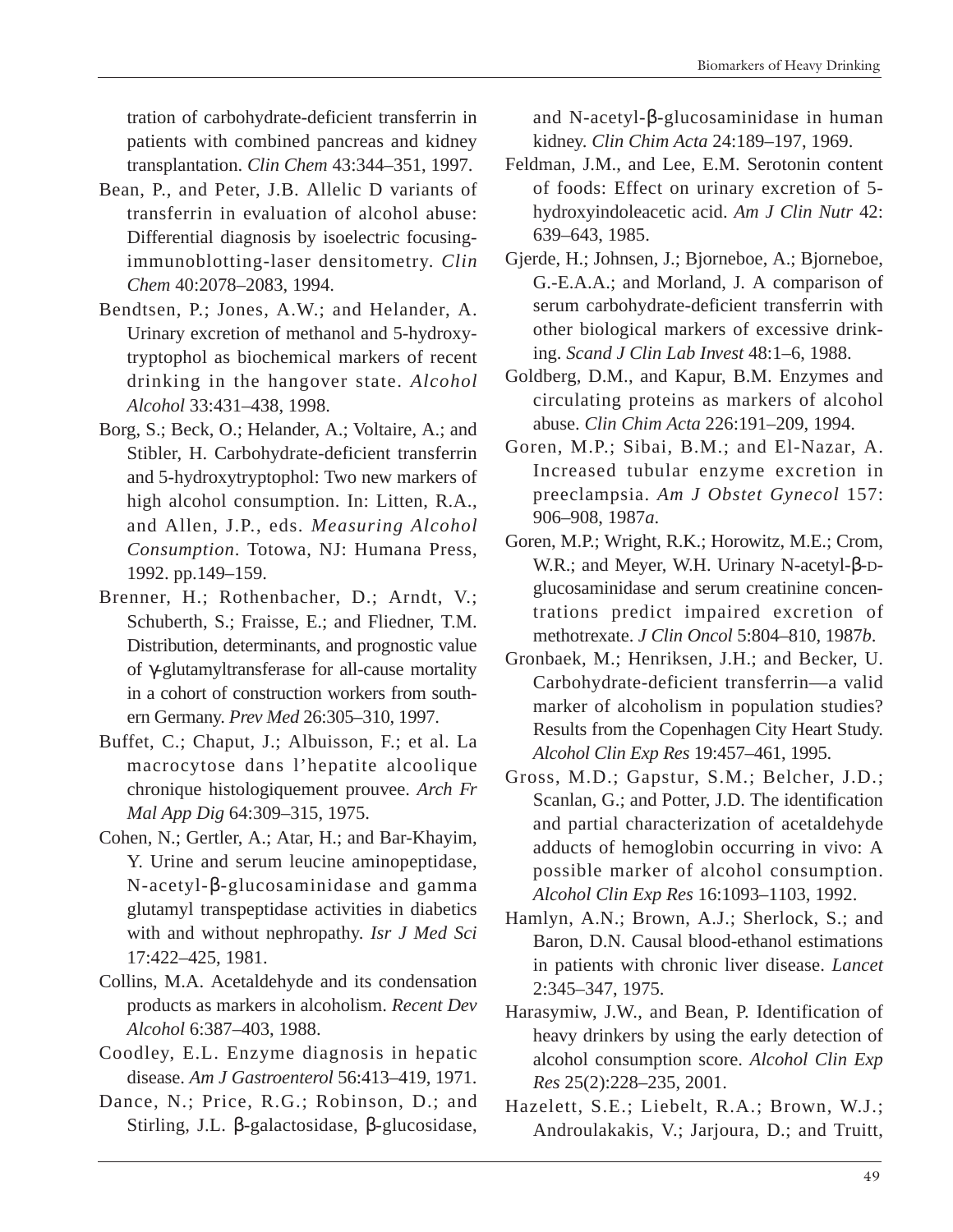E.B., Jr. Evaluation of acetaldehyde-modified hemoglobin and other markers of chronic heavy alcohol use: Effects of gender and hemoglobin concentration*. Alcohol Clin Exp Res* 22:1813–1819, 1998.

- Helander, A.; Beck, O.; and Jones, A.W. Laboratory testing for recent alcohol consumption: Comparison of ethanol, methanol, and 5-hydroxytryptophol. *Clin Chem* 42:618–624, 1996.
- Homaidan, F.R.; Kricka, L.J.; Clark, P.M.; Jones, S.R.; and Whitehead, T.P. Acetaldehydehemoglobin adducts: An unreliable marker of alcohol abuse. *Clin Chem* 30:480–482, 1984.
- Hultberg, B., and Isaksson, A. Isoenzyme pattern of serum β-hexosaminidase in liver disease, alcohol intoxication, and pregnancy. *Enzyme*  30:166–171, 1983.
- Hultberg, B.; Isaksson, A.; and Tiderström, G. β-hexosaminidase, leucine aminopeptidase, cystidyl aminopeptidase, hepatic enzymes and bilirubin in serum of chronic alcoholics with acute ethanol intoxication. *Clin Chim Acta*  105:317–323, 1980.
- Hultberg, B.; Isaksson, A.; and Jansson, L. β-hexosaminidase in serum from patients with cirrhosis and cholestasis. *Enzyme* 26:296–300, 1981.
- Irwin, M.; Baird, S.; Smith, T.L.; and Schuckit, M. Use of laboratory tests to monitor heavy drinking by alcoholic men discharged from a treatment program. *Am J Psychiatry*  145(5):595–599, 1988.
- Isaksson, A.; Gustavii, B.; Hultberg, B.; and Masson, P. Activity of lysosomal hydrolases in plasma at term and post partum. *Enzyme*  31:229–233, 1984.
- Jaakonmaki, P.I.; Knox, K.L.; Horning, E.C.; and Horning, M.G. The characterization by gasliquid chromatography of ethyl-β-Dglucosiduronic acid as a metabolite of ethanol in rat and man. *Eur J Pharmacol* 1:63–70, 1967.
- Jones, A.W., and Helander, A. Changes in the concentrations of ethanol, methanol and

metabolites of serotonin in two successive urinary voids from drinking drivers. *Forensic Sci Int* 93:127–134, 1998.

- Kärkkäinen, P.; Poikolainen, K.; and Salaspuro, M. Serum β-hexosaminidase as a marker of heavy drinking. *Alcohol Clin Exp Res*  14:187–190, 1990.
- Kater, R.M.; Carulli, N.; and Iber, F.L. Differences in the rate of ethanol metabolism, in recently drinking alcoholic and nondrinking subjects. *Am J Clin Nutr* 22:1608–1617, 1969.
- Kokoglu, E.; Sonmez, H.; Uslu, E.; and Uslu, I. Sialic acid levels in various types of cancer. *Cancer Biochem Biophys* 13:57–64, 1992.
- Konttinen, A.; Hartel, G.; and Louhija, A. Multiple serum enzyme analyses in chronic alcoholics. *Acta Med Scand* 188:257–264, 1970.
- Koskinen, H.; Järvisalo, J.; Huuskonen, M.S.; Koivula, T.; Mutanen, P.; and Pitkänen, E. Serum lysosomal enzyme activities in silicosis and asbestosis. *Eur J Respir Dis* 64:182–188, 1983.
- Kozu, T. Gas chromatographic analysis of ethylβ-D-glucuronide in human urine. *Shinsu Igaku Zasshi* 21:595–601, 1973.
- Kunin, C.M.; Chesney, R.W.; Craig, W.A.; England, A.C.; and DeAngelis, C. Enzymuria as a marker of renal injury and disease: Studies of N-acetyl-β-glucosaminidase in the general population and in patients with renal disease. *Pediatrics* 62:751–760, 1978.
- Lesch, O.M.; Walter, H.; Antal, J.; Heggli, D.E.; Kovacz, A.; Leitner, A.; Neumeister, A.; Stumpf, I.; Sundrehagen, E.; and Kasper, S. Carbohydrate-deficient transferrin as a marker of alcohol intake: A study with healthy subjects. *Alcohol Alcohol* 31:265–271, 1996.
- Lewis, K.O., and Paton, A. ABC of alcohol: Tools of detection. *Br Med J* 283:1531–1532, 1981.
- Lin, R.C.; Shahidi, S.; Kelly, T.J.; Lumeng, C.; and Lumeng, L. Measurement of hemoglobinacetaldehyde adduct in alcoholic patients. *Alcohol Clin Exp Res* 17:669–674, 1993.
- Litten, R.Z.; Allen, J.P.; and Fertig, J.B. γ-glutamyltranspeptidase and carbohydrate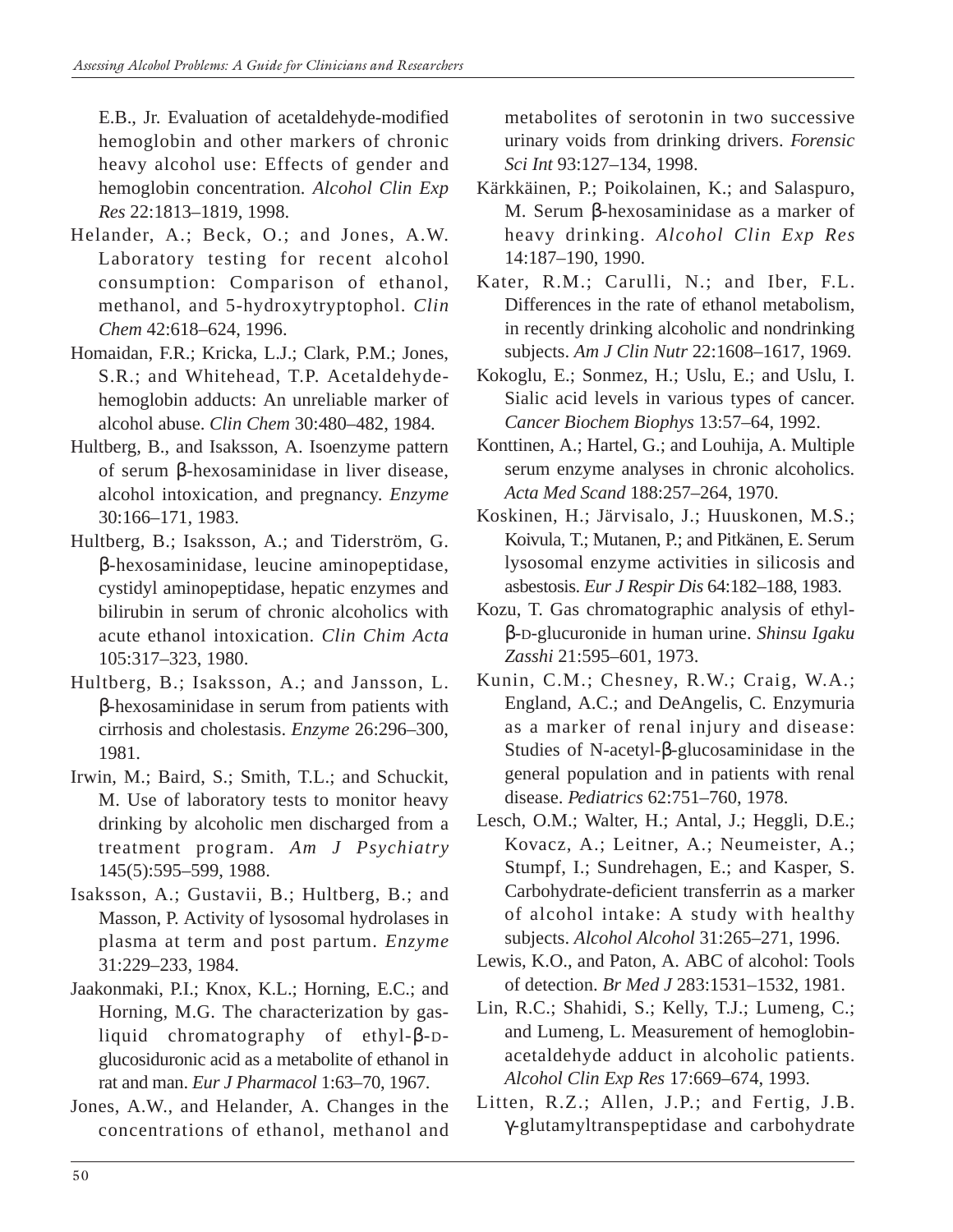deficient transferrin: Alternative measures of excessive alcohol consumption. *Alcohol Clin Exp Res* 19(6):1541–1546, 1995.

- MacGillivray, R.T.A.; Mendez, E.; Shewale, J.G.; Sinha, S.K.; Lineback-Zing, J.; and Brew, K. The primary structure of human serum transferrin. The structures of seven cyanogen bromide fragments and the assembly of the complete structure. *J Biol Chem* 258:3543–3553, 1983.
- Mansell, M.A.; Jones, N.F.; Ziroyannis, P.N.; and Marson, W.S. N-acetyl-β-D-glucosaminidase: A new approach to the screening of hypertensive patients for renal disease. *Lancet*  2:803–805, 1978.
- Martensson, O.; Härlin, A.; Brandt, R.; Seppä, K.; and Sillanaukee, P. Transferrin isoform distribution: Gender and alcohol consumption. *Alcohol Clin Exp Res* 21:1710–1715, 1997.
- Martines, D.; Morris, A.I.; Gilmore, I.T.; Ansari, M.A.; Patel, A.; Quayle, J.A.; and Billington, D. Urinary enzyme output during detoxification of chronic alcoholic patients. *Alcohol Alcohol* 24:113–120, 1989.
- Matloff, D.S.; Selinger, M.J.; and Kaplan, M.M. Hepatic transaminase activity in alcoholic liver disease. *Gastroenterology* 78:1389–1392, 1980.
- Meregalli, M.; Giacomini, V.; Lino, S.; Marchetti, L.; De Feo, T.M.; Cappellini, M.D.; and Fiorelli, G. Carbohydrate-deficient transferrin in alcohol and non-alcohol abusers with liver disease. *Alcohol Clin Exp Res* 19:1525–1527, 1995.
- Miller, W.R.; Zweben, A.; DiClemente, C.C.; and Rychtarik, R.G. *Motivational Enhancement Therapy Manual: A Clinical Research Guide for Therapists Treating Individuals with Alcohol Abuse and Dependence*. NIAAA Project MATCH Monograph Series, Vol. 2. NIH Pub. No. 94–3723. Rockville, MD: National Institute on Alcohol Abuse and Alcoholism, 1994.
- Morgan, M.Y.; Camilo, M.E.; Luck, W.; Sherlock, S.; and Hoffbrand, A. Macrocytosis in

alcohol-related liver disease: Its value for screening. *Clin Lab Haematol* 3:35–44, 1981.

- Mundle, G.; Ackermann, K.; Gunthner, A.; Munkes, J.; and Mann, K. Treatment outcome in alcoholism—a comparison of self-report and the biological markers carbohydrate-deficient transferrin and γ-glutamyl transferase. *Eur Addict Res* 5:91–96, 1999.
- Mundle, G.; Munkes, J.; Ackermann, K.; and Mann, K. Sex differences of carbohydratedeficient transferrin, γ-glutamyltransferase, and mean corpuscular volume in alcoholdependent patients. *Alcohol Clin Exp Res*  24(9):1400–1405, 2000.
- Nalpas, B.; Vassault, A.; Poupon, R.E.; Pol, S.; and Berthelot, P. An overview of serum mitochondrial aspartate aminotransferase (mAST) activity as a marker of chronic alcohol abuse. *Alcohol Alcohol Suppl* 1:455–457, 1991.
- Neubauer, O. Ueber Glucuronsäurepaarung bei stoffen der fettreihe. *Arch Exp Pathol Pharmakol* 46:133–154, 1901.
- Niemelä, O. Aldehyde-protein adducts in the liver as a result of ethanol-induced oxidative stress. *Front Biosci* 4:506–513, 1999.
- Niemelä, O.; Halmesmaki, E.; and Ylikorkala, O. Hemoglobin-acetaldehyde adducts are elevated in women carrying alcohol-damaged fetuses. *Alcohol Clin Exp Res* 15:1007–1010, 1991.
- Niemelä, O.; Sorvajarvi, K.; Blake, J.E.; and Israel, Y. Carbohydrate-deficient transferrin as a marker of alcohol abuse: Relationship to alcohol consumption, severity of liver disease, and fibrogenesis. *Alcohol Clin Exp Res*  19:1203–1208, 1995.
- Oberkotter, L.V.; Tenore, A.; Palmieri, M.J.; and Koldovsky, O. Relationship of thyroid status and serum N-acetyl-β-glucosaminidase isoenzyme activities in humans. *Clin Chim Acta* 94:281–286, 1979.
- Olsen, H.; Sakshaug, J.; Duckert, F.; Stromme, J.H.; and Morland, J. Ethanol elimination-rates determined by breath analysis as a marker of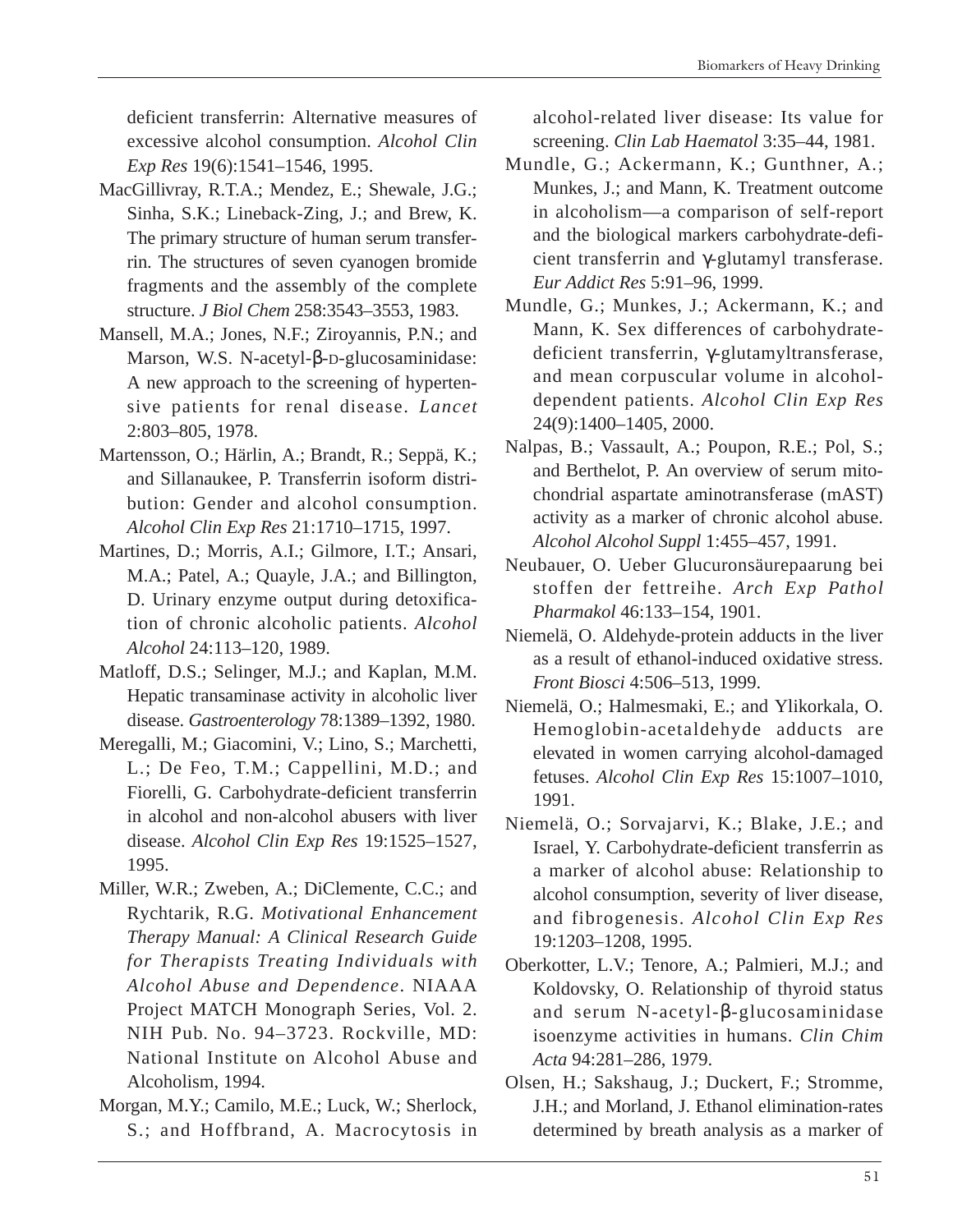recent excessive ethanol consumption. *Scand J Clin Lab Invest* 49:359–365, 1989.

- Pantoja, A.; Scott, B.K.; and Peterson, C.M. Studies of urine-associated acetaldehyde as a marker for alcohol intake in mice. *Alcohol* 8:439–441, 1991.
- Parmentier, A.H.; Liepman, M.R.; and Nirenberg, T. Reasons for failure of the alcohol sweat patch. *Alcohol Clin Exp Res* 15:376 (abstract), 1991.
- Patel, P.S.; Adhvaryu, S.G.; Balar, D.B.; Parikh, B.J.; and Shah, P.M. Clinical application of serum levels of sialic acid, fucose and seromucoid fractions as tumour markers in human leukemias. *Anticancer Res* 14:747–751, 1994.
- Peterson, C.M., and Scott, B.K. Studies of whole blood associated acetaldehyde as a marker for alcohol intake in mice. *Alcohol Clin Exp Res*  13:845–848, 1989.
- Peterson, K.P.; Bowers, C.; and Peterson, C.M. Prevalence of ethanol consumption may be higher in women than men in a university health service population as determined by a biochemical marker: Whole blood-associated acetaldehyde above the 99th percentile for teetotalers. *J Addict Dis* 17:13–23, 1998.
- Phillips, E.L.; Little, R.E.; Hillman, R.S.; Labbe, R.F.; and Campbell, C. A field test of the sweat patch. *Alcohol Clin Exp Res* 8:233–237, 1984.
- Phillips, M., and McAloon, M.H. A sweat-patch test for alcohol consumption: Evaluation in continuous and episodic drinkers. *Alcohol Clin Exp Res* 4:391–395, 1980.
- Polivkova, J.; Vosmikova, K.; and Horak, L. Utilization of determining lipid-bound sialic acid for the diagnostic and further prognosis of cancer. *Neoplasma* 39:233–236, 1992.
- Pönniö, M.; Alho, H.; Heinälä, P.; Nikkari, S.T.; and Sillanaukee, P. Serum and saliva levels of sialic acid are elevated in alcoholics. *Alcohol Clin Exp Res* 23:1060–1064, 1999.
- Poon, P.Y.W.; Davis, T.M.E.; Dornan, T.L.; and Turner, R.C. Plasma N-acetyl-β-D-glucosaminidase activities and glycaemia in diabetes mellitus. *Diabetologia* 24:433–436, 1983.
- Price, R.G., and Dance, N. The demonstration of multiple heat stable forms of N-acetyl-β-Dglucosaminidase in normal human serum. *Biochim Biophys Acta* 271:145–153, 1972.
- Reichling, J.J., and Kaplan, M.M. Clinical use of serum enzymes in liver disease. *Dig Dis Sci*  33:1601–1614, 1988.
- Reintgen, D.S.; Cruse, C.W.; Wells, K.E.; Saba, H.I.; and Fabri, P.J. The evaluation of putative tumor markers for malignant melanoma. *Ann Plast Surg* 28:55–59, 1992.
- Rej, R. An immunochemical procedure for determination of mitochondrial aspartate aminotransferase in human serum. *Clin Chem*  26:1694–1700, 1980.
- Reynaud, M.; Hourcade, F.; Planche, F.; Albuisson, E.; Meunier, M.-N.; and Planche, R. Usefulness of carbohydrate-deficient transferrin in alcoholic patients with normal γ-glutamyltranspeptidase. *Alcohol Clin Exp Res* 22(3):615–618, 1998.
- Salaspuro, M. Use of enzymes for the diagnosis of alcohol-related organ damage. *Enzyme*  37:87–107, 1987.
- Schmitt, G.; Droenner, P.; Skopp, G.; and Aderjan, R. Ethyl glucuronide concentration in serum of human volunteers, teetotalers, and suspected drinking drivers. *J Forensic Sci*  42:1099–1102, 1997.
- Sillanaukee, P. Laboratory markers of alcohol abuse. *Alcohol* 31:613–616, 1996.
- Sillanaukee, P.; Seppa, K.; and Koivula, T. Effect of acetaldehyde on hemoglobin:  $HbA<sub>1ach</sub>$  as a potential marker of heavy drinking. *Alcohol*  8:377–381, 1991.
- Sillanaukee, P.; Pönniö, M.; and Jääskeläinen, I.P. Occurrence of sialic acids in healthy humans and different disorders. *Eur J Clin Invest*  29:413–425, 1999*a*.
- Sillanaukee, P.; Pönniö, M.; and Seppä, K. Sialic acid—new potential marker of alcohol abuse. *Alcohol Clin Exp Res* 23:1039–1043, 1999*b*.
- Sillanaukee, P.; Massot, N.; Jousilahti, P.; Vartiainen, E.; Poikolainen, K.; Olsson, U.;